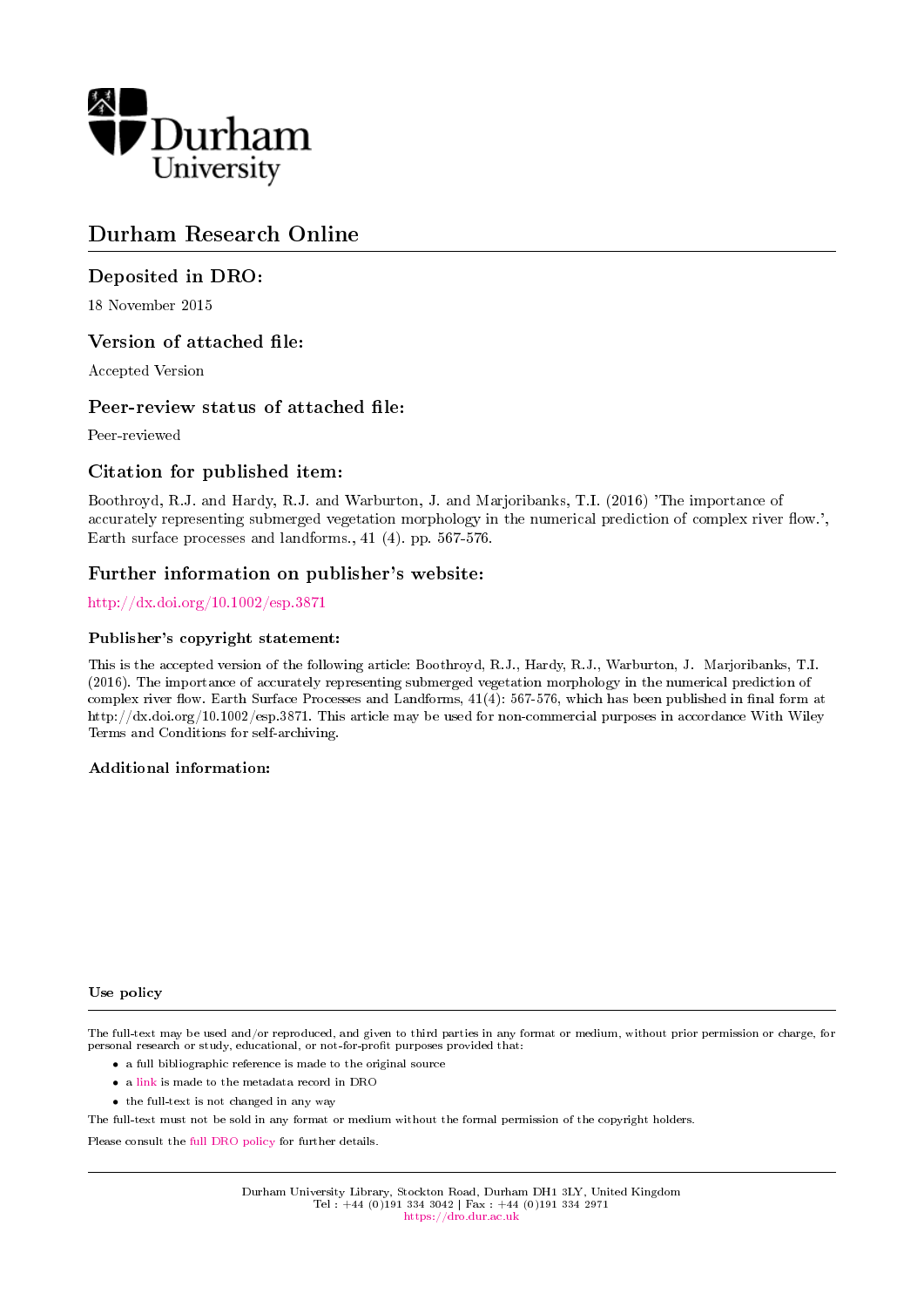- The importance of accurately representing submerged vegetation morphology in the numerical
- prediction of complex river flow
- 

### **Authors and Affiliations:**

- 5 Richard J. Boothroyd<sup>1</sup>, Richard J. Hardy<sup>1</sup>, Jeff Warburton<sup>1</sup> and Timothy I.
- Marioribanks
- <sup>1</sup> Department of Geography, Durham University, Durham, DH1 3LE, UK.
- E-mail: [r.j.boothroyd@durham.ac.uk](mailto:r.j.boothroyd@durham.ac.uk)
- 

#### **Abstract:**

 This paper reports a novel method for the incorporation of complex plant morphologies into a computational fluid dynamics (CFD) model, allowing the numerical prediction of flows around individual plants. The morphological complexity, which comprises the vertical and lateral distribution of individual branches and leaves is captured through terrestrial laser scanning (TLS) and is maintained in the numerical prediction of flow fields. This is achieved where the post-processed, voxelised plant representation is incorporated into a CFD scheme through a mass flux scaling algorithm (MFSA). Flow around *Prunus laurocerasus*  has been modelled under foliated and defoliated states following the removal of leaves. The complex plant morphologies are shown to produce spatially heterogeneous downstream velocity fields, with velocity profiles that deviate 22 significantly from the idealised inflected shape. Rapid transition between the high velocity free stream zone and the zone of reduced velocity in the plant wake indicate shearing of flow, with the point of reattachment extending up to seven plant lengths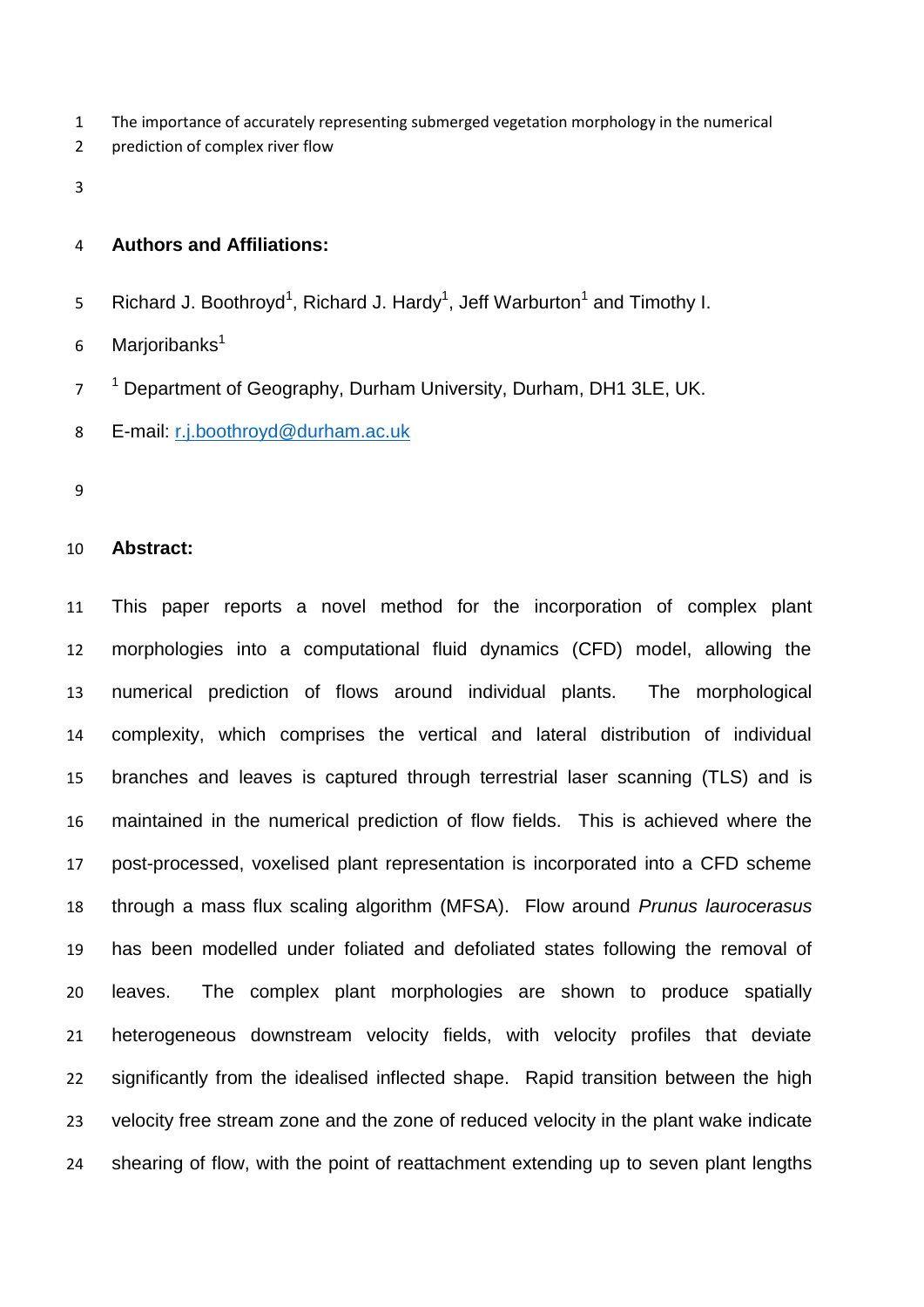downstream. The presence of leaves significantly modifies the flow field response, with development of a second, more pronounced wake structure around the dense foliage. This approach provides a full flow numerical description of the pressure field, enabling the vegetative drag force to be quantified. For the example given here, drag force is an order of magnitude greater for the foliated state. The methodology outlined here demonstrates the importance of accurately representing complex plant morphology in hydraulic models, and allows drag forces and coefficients to be calculated for specific plant species.

## **Keywords:**

CFD, Channel vegetation, Terrestrial Laser Scanning, Drag coefficient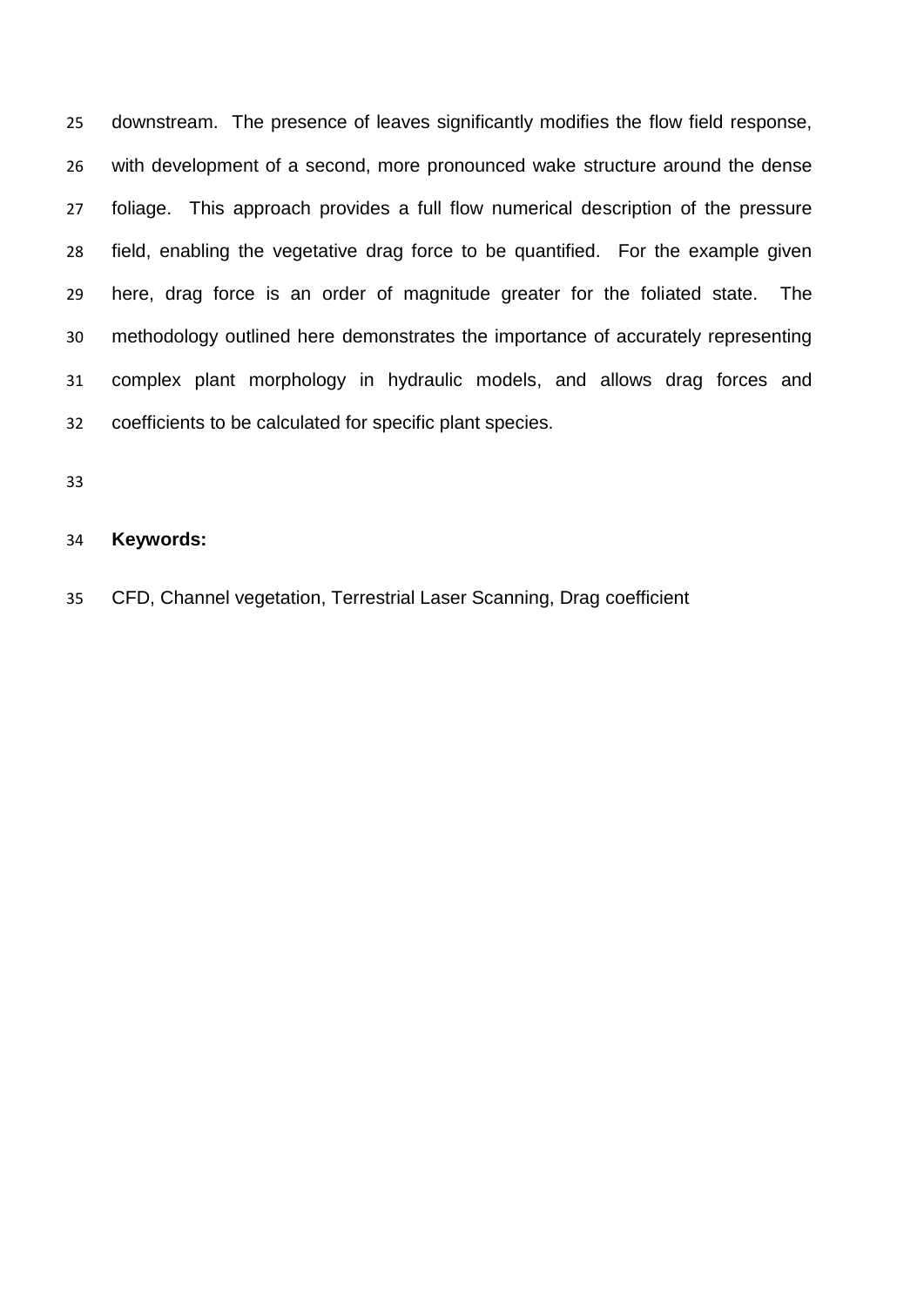#### *Introduction:*

 Vegetation is abundant in lowland rivers and has a profound influence on the fluvial system. It affects the mean and turbulent flow field [\(Nepf, 2012a\)](#page-33-0), provides habitat, alters light availability and temperature, and regulates concentrations of oxygen, carbon, and nutrients [\(Carpenter and Lodge, 1986\)](#page-29-0). A correct understanding of the influence of vegetation on flow is therefore essential and in particular its contribution as an additional form of flow resistance [\(Kadlec, 1990\)](#page-32-0). Increased flow resistance produces higher water levels per unit discharge, thus increasing the risk of flooding. However, a numerical description of the flow around river channel vegetation canopies is challenging given the multitude of scales to be considered [\(Nepf, 2012b\)](#page-33-1) and the species-specific nature of plant morphology, which adds further complexity to the quantification of vegetative flow resistance [\(Aberle and Järvelä, 2013;](#page-29-1) [Folkard,](#page-30-0)  [2011b;](#page-30-0) [Green, 2006;](#page-31-0) [Kouwen and Unny, 1973\)](#page-32-1).

 In vegetated flows, the canopy is defined as the above ground part of the plant stand consisting of all branches, stems, leaves and stipes (Paul *et al.*[, 2014\)](#page-34-0). One approach to define canopy geometry is based on the size of the individual stems and blades, and the number of these elements per bed area [\(Nepf, 2012a\)](#page-33-0). It is assumed that if the canopy elements have a characteristic diameter, *d*, and an average spacing between elements, *ΔS*, then the frontal area per canopy volume is  $A = d/\Delta S^2$ . For foliated vegetation types, this is defined as the leaf area index (e.g., [Kaimal and Finnigan,](#page-32-2) 1994) and when integrated over the plant height, the canopy density (*λf*) is predicted from the frontal area per bed area, also known as the roughness density [\(Wooding](#page-36-0) *et al.*, 1973). However, aquatic canopies exhibit a wide range of morphologies and densities [\(Leonard and Luther, 1995;](#page-32-3) [Lightbody and](#page-32-4)  [Nepf, 2006;](#page-32-4) Valiela *et al.*[, 1978\)](#page-36-1), with stiffer, emergent plants tending to have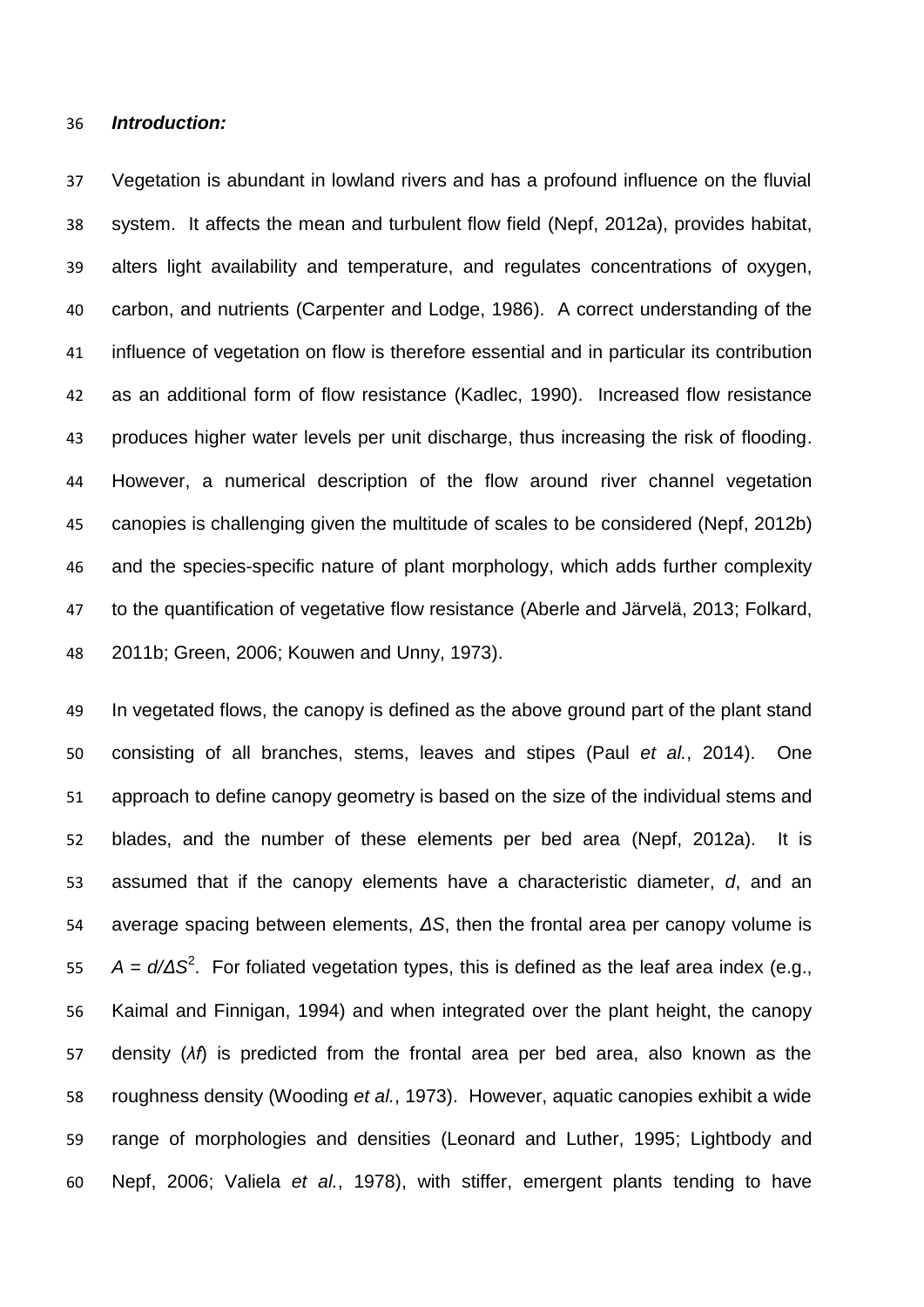rounded stems and submerged grasses tending to have a blade geometry [\(Nepf,](#page-33-0)  [2012a\)](#page-33-0). Furthermore, variations in the size, shape and density of plant elements can have a vertical dependence, which contribute towards the overall plant shape (Wilson *et al.*[, 2005\)](#page-36-2). In natural settings, therefore, a considerable range of vegetation morphologies exist.

 This is further complicated where branches and leaves add to the total surface area, therefore creating a greater obstacle to flow than the plant stem alone [\(Leonard and](#page-32-3)  [Luther, 1995\)](#page-32-3). Within the vegetation canopy flow is forced around each branch or leaf so that the velocity field is spatially heterogeneous at the scale of these elements. Vegetation structure, in particular the vertical and horizontal distribution of biomass, is therefore reported to control flow through, over and around vegetation layers [\(Tempest](#page-35-0) *et al.*, 2015). Furthermore, the velocity and driving forces within a submerged canopy has a range of behaviour depending on the relative depth of submergence [\(Nepf and Vivoni, 2000\)](#page-33-2), defined as the ratio of flow depth, *H*, to canopy height, *h*. In lowland river systems most submerged aquatic canopies occur in the range of shallow submergence *H*/*h<*5 (Chambers [and Kaiff, 1985;](#page-29-2) [Duarte,](#page-30-1)  [1991\)](#page-30-1), for which both turbulent stress and potential pressure gradients are important in driving flow over the canopy.

 Our current understanding of flows through shallow submerged vegetation comes from physically scaled flume models, field studies, and numerical modelling studies. Flume models have been used to provide a process-based understanding of complex canopy flows, and the drag processes that contribute towards the development of a mean velocity profile often described and approximated as S- shaped, or inflected [\(Nepf, 2012b\)](#page-33-1). The representation of the vegetation in these laboratory experiments is crucial, with vegetation generally represented by: (i)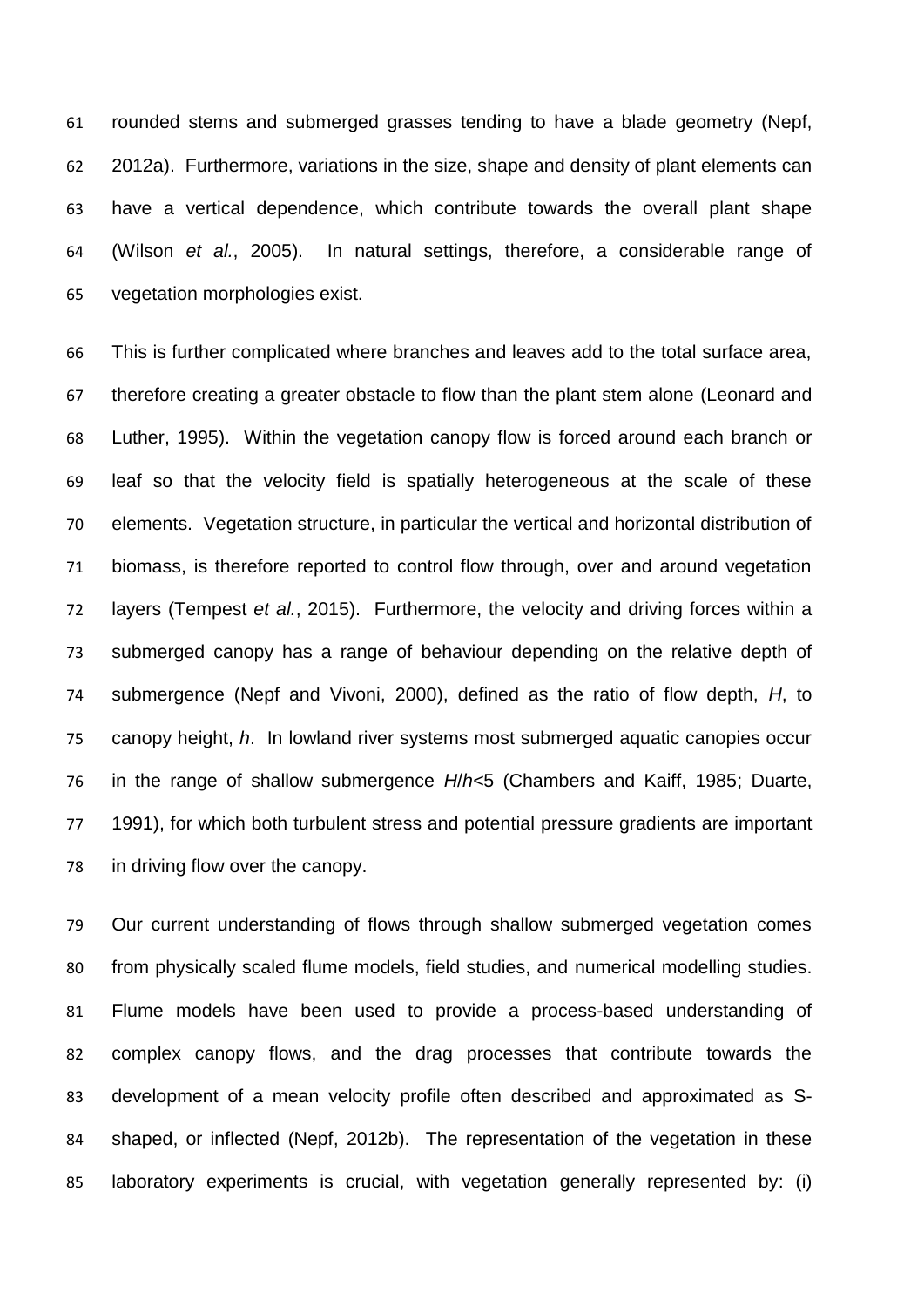artificial plants or surrogates, or (ii) scaled plants or natural plants [\(Frostick](#page-31-1) *et al.*, [2011\)](#page-31-1).

 At the simplest level, discrete, rigid cylindrical elements arranged in varying spatial configurations have been used to represent specific attributes such as stem density in stiff, emergent plants (Liu *et al.*[, 2008;](#page-32-5) [Nepf, 1999\)](#page-33-3). Conversely, polyethylene strips have been used to represent the flexibility and reconfiguration commonly observed in shallowly submerged species e.g. Mediterranean seagrass *Posidonia oceanica* [\(Folkard, 2005;](#page-30-2) [Folkard, 2011a\)](#page-30-3). To replicate realistic structural distributions of natural plants, artificial surrogates with an explicit parameterisation of biomass have recently been used [\(Schoneboom](#page-34-1) *et al.*, 2010). Often, however, artificial representations of vegetation neglect the horizontal and vertical variation in plant structure observed in the natural prototype habitat, which can lead to the incorrect predictions of flow at the plant and canopy scale [\(Tempest](#page-35-0) *et al.*, 2015). Where natural vegetation is used [\(Järvelä, 2002;](#page-31-2) [Sand-Jensen, 2003;](#page-34-2) [Siniscalchi](#page-35-1)  [and Nikora, 2012\)](#page-35-1), samples can prove difficult to maintain under laboratory conditions and may not capture the variety of characteristics observed in vegetation [\(Frostick](#page-31-1) *et al.*, 2011). Misrepresentation of artificial or real vegetation morphology would be translated into the flow field, and any simplification may therefore compromise the representativeness of results, where alterations to the velocity and pressure fields will have primary implications for the calculation of vegetative flow resistance.

 Field studies add further to our understanding, with the collection of three- dimensional velocity fields around large woody debris [\(Daniels and Rhoads, 2003\)](#page-30-4), and isolated patches of in-situ submerged macrophytes [\(Schoelynck](#page-34-3) *et al.*, 2013). Furthermore, the turbulence structure has been investigated around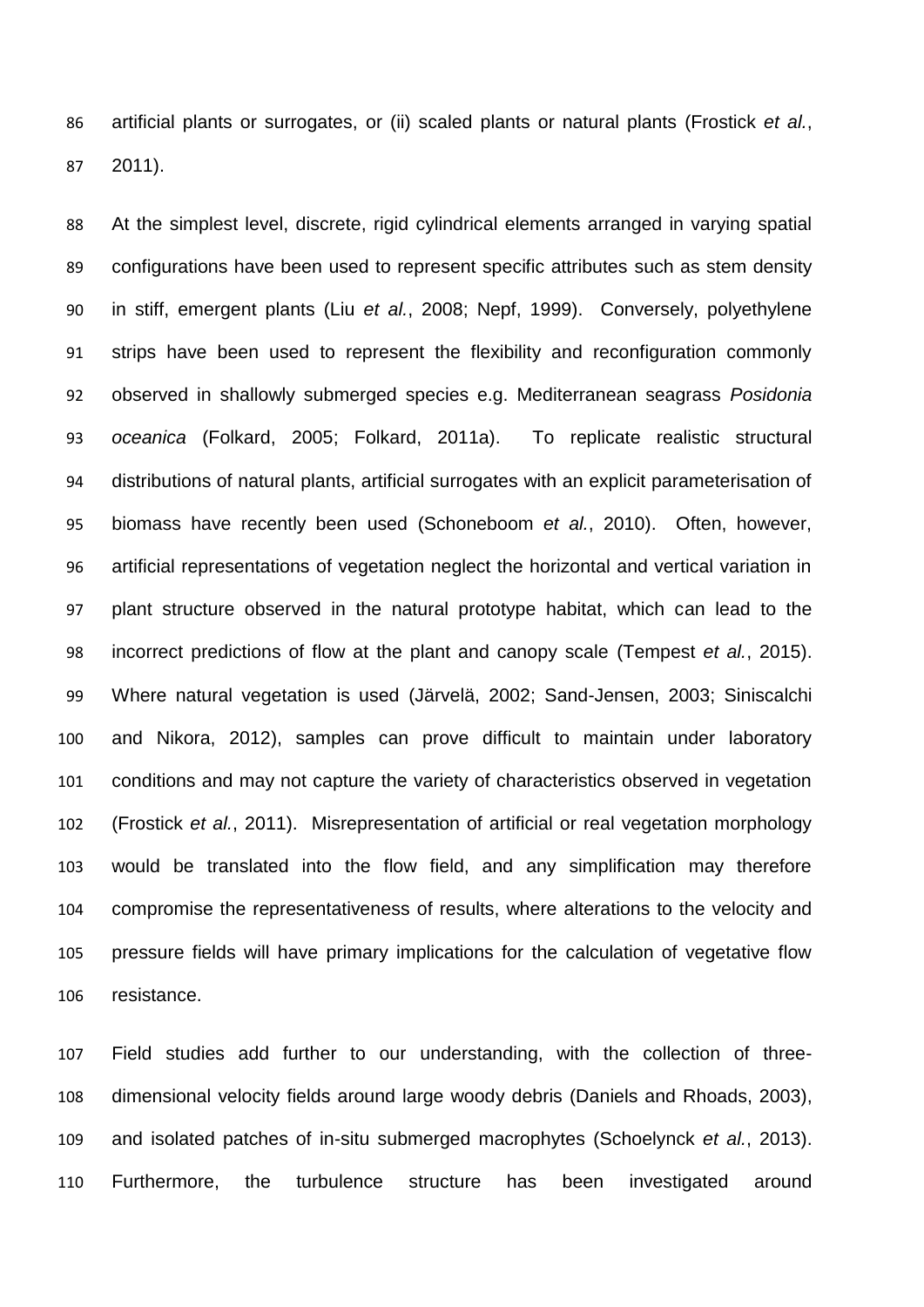heterogeneously distributed submerged macrophytes [\(Sukhodolov and](#page-35-2)  [Sukhodolova, 2010\)](#page-35-2), and tree-centred emergent bars [\(Sukhodolov and](#page-35-3)  [Sukhodolova, 2014\)](#page-35-3). Although these studies provide great detail of the flow field, an adequate quantification of the structure of the vegetation can prove difficult.

 In high dimensional numerical modelling, vegetation has been represented by adding a drag-related bulk source and sink term into the continuity equation [\(Fischer-Antze](#page-30-5) *et al.*[, 2001;](#page-30-5) [López and García, 2001\)](#page-32-6). The drag force term is based on plant density and an assumed rigid, cylindrical representation of vegetation, with a drag coefficient of unity which is applicable for rigid cylinders with Reynolds numbers between  $1x10^3$   $-2x10^5$  [\(Cheng, 2013;](#page-29-3) [Panton, 1984\)](#page-34-4). These models reproduce mean and turbulent flow, although they do not effectively predict the quantitative detail of turbulence namely shear and wake scales [\(Defina and Bixio, 2005\)](#page-30-6). Such an approach has been further developed by dividing the drag into stem drag and leaf drag (Yue *[et al.](#page-36-3)*, [2007\)](#page-36-3), where stem drag was modelled as above, but leaf drag was modelled separately using an estimated leaf area index. An alternative approach is to include individual vegetation stems. Stoesser *et al.* (2009, 2010) included an array of individually represented rigid cylinders using Large Eddy Simulation, and by using a fine grid ensured that drag was directly accounted for, removing the need for empirical drag coefficients. Several studies have sought to incorporate flexible vegetation canopies. Ikeda *et al.* [\(2001\)](#page-31-3) developed a biomechanical plant model based upon the dynamic Euler-Bernoulli cantilever beam equation within a two dimensional LES framework. [Marjoribanks](#page-33-4) *et al.* (2014c) developed a similar model within a three-dimensional LES framework to look at arrays of semi-rigid stems within flows. Similar approaches have been developed for highly flexible vegetation applying a N-pendula equation (e.g. Abdelrhman, 2007; Dijkstra and Uittenbogaard,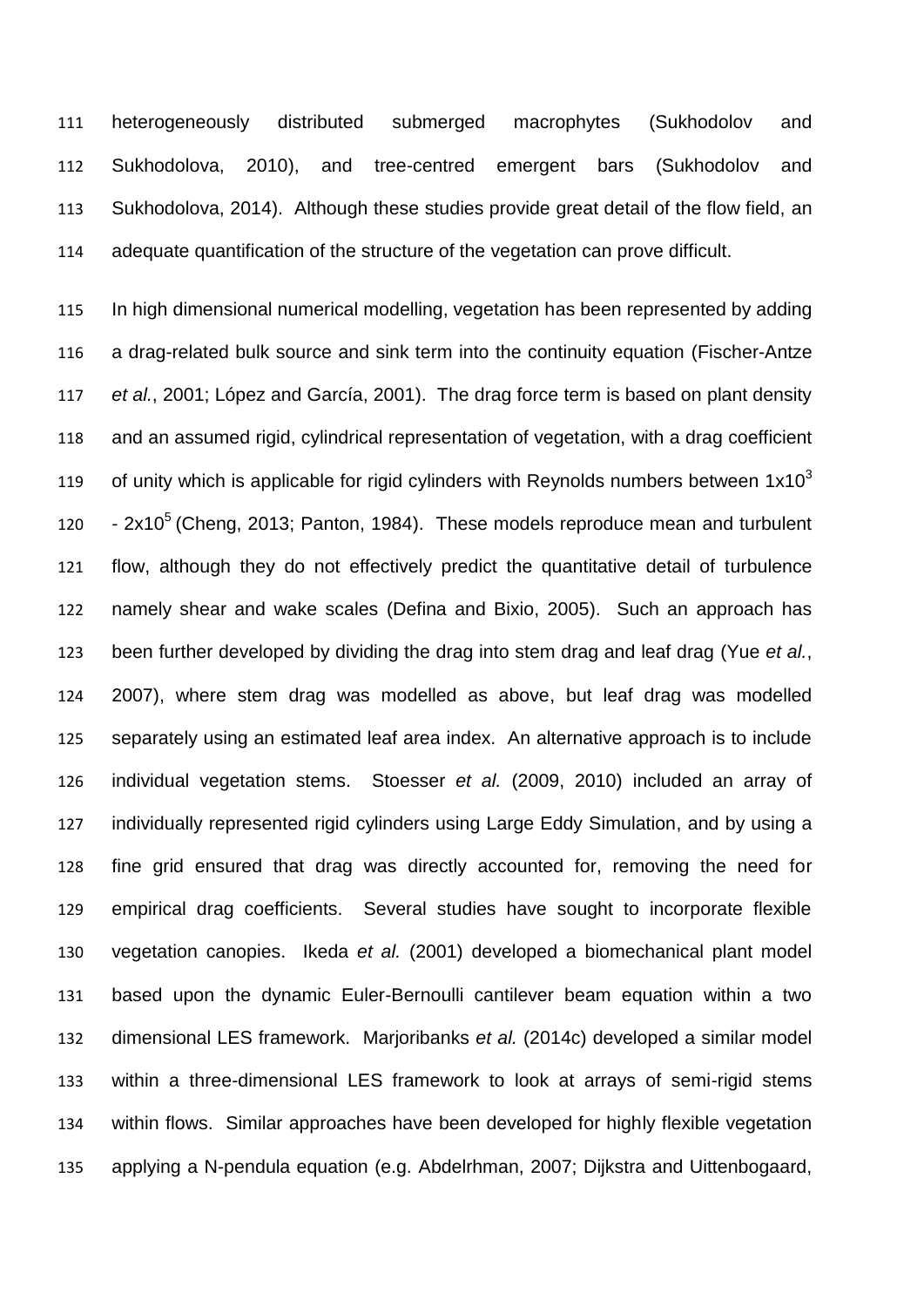2010). However, in all of these approaches each plant is represented as a single stem and does not incorporate the complex plant morphology.

 Here we report on a new methodology to incorporate a complex plant morphology into a numerical model used to predict flow-vegetation interactions. We model the three-dimensional velocity and pressure fields, at a high spatial resolution, around an isolated laboratory plant stand. The plant is characterised by a complex morphology, having a natural stem and leaf distribution. We model the flow around both a foliated and defoliated representation of the plant, following manual removal of the foliage. For this initial proof of concept work, a single plant stand has been selected to better quantify the plant structure, and ensure any differences in the flow response can be attributed to the different foliation states, therefore enabling the resistance effects of the leaf body to be quantified.

 We describe a physically-based characterisation of vegetation using terrestrial laser scanning (TLS) which is subsequently incorporated into a computational fluid dynamics (CFD) model by application of a mass flux scaling algorithm [\(Hardy](#page-31-4) *et al.*, [2005\)](#page-31-4). Application of TLS enabled a three-dimensional model of the vegetation to be rapidly captured into a Cartesian digital framework; that was subsequently incorporated into numerical discretisation. For the first time, the morphological complexity of the vegetation is then directly represented within the CFD model, enabling a high resolution prediction of the three-dimensional velocity and pressure fields, and the improved estimation of the drag force acting on the plant. The wider implications for flow and sediment transport modelling around morphologically complex vegetation, and future methodological developments, are discussed.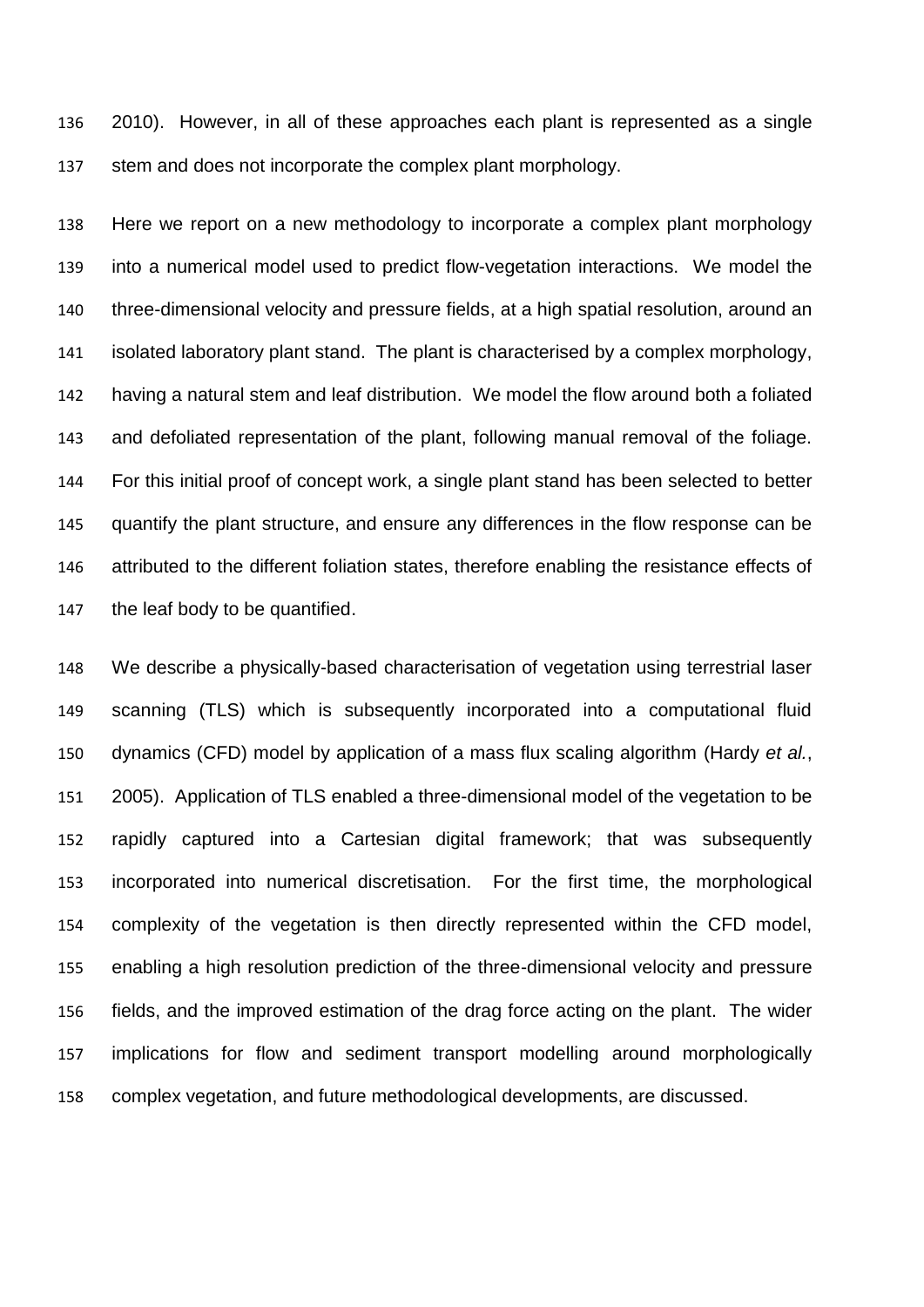#### *Methodology:*

## *Terrestrial Laser Scanning (TLS) and voxelisation*

 TLS has been used to acquire a three-dimensional representation of *Prunus laurocerasus*, an invasive species to the United Kingdom increasingly recorded in riparian zones. The evergreen shrub can reach heights of 6 m, with large (0.05-0.18 m) oblong-acute, glossy, dark-green leaves and pale green branches [\(Polunin and](#page-34-5)  [Everard, 1969;](#page-34-5) [Stace, 2010\)](#page-35-4). *Prunus laurocerasus* was selected for scanning given its complex branch and leaf structure, and its ability to survive in laboratory conditions for prolonged periods. The woody shrub shares morphological similarities to woody riverine vegetation species such as *Populus nigra*, typically found on gravel bars [\(O'Hare](#page-34-6) *et al.*, 2015). In this application, a RIEGL VZ-1000 scanner was used in a controlled laboratory environment. The scanner has a beam divergence of 0.3 mrad, a field of view 100° x 360° and an effective measurement rate of up to 122 000 172 measurements per second. Scans were collected at a distance of 3 m, with  $\pi$  and  $\theta$  increments set to 0.012 degrees, controlling the horizontal and vertical alignment respectively. [Riegl \(2015\)](#page-34-7) report that at a distance of 10 m, the scanner has a range accuracy of 8 mm, and a precision of 5 mm. The scanner recorded multiple discrete returns from a single emitted pulse, improving the interrogation of vegetation elements (Pirotti *et al.*[, 2013\)](#page-34-8), thereby heightening point density. To resolve issues of occlusion, scans were acquired from four different perspectives to provide the requisite overlap to capture the full three-dimensionality of the plant morphology [\(Moorthy](#page-33-5) *et al.*, 2008).

 Scans were completed under foliated and defoliated states, following manual 182 removal of leaves ( $n = 432$ ) (See Fig. 1). Individual point clouds were registered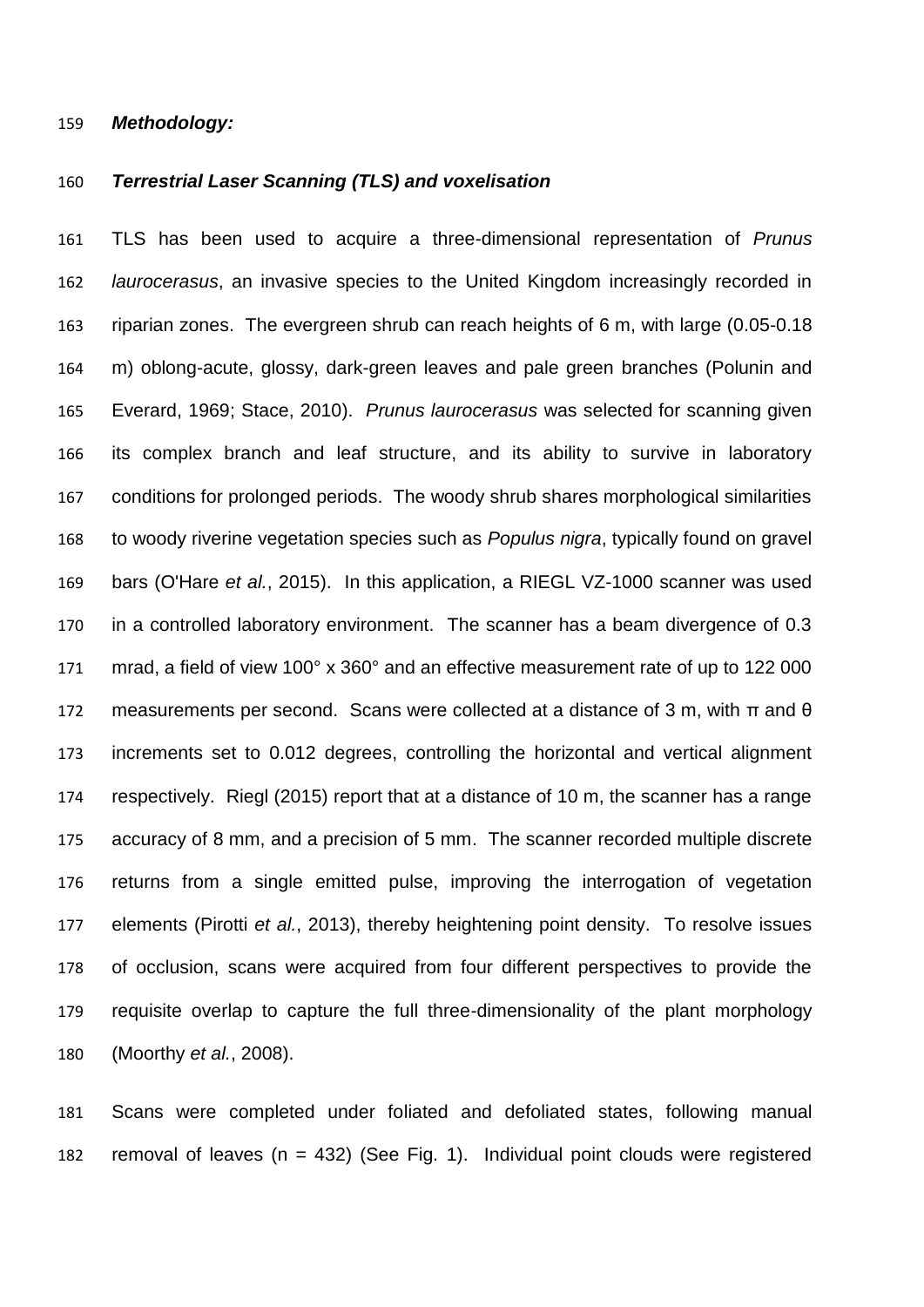using georeferenced reflective targets in RiSCAN PRO, supplemented by multi- station adjustment. Similar to the workflow of [Jalonen](#page-31-5) *et al.* (2015) post-processing was completed using CloudCompare software. After delineation of the area of interest, erroneous data points were filtered using a statistical outlier removal tool (SOR). The distance-weighted filter removed isolated points on the plant surface, specifically those off-centre hits caused by the position and size of the laser pulse footprint relative to the feature being scanned [\(Béland](#page-29-4) *et al.*, 2014). By calculating the mean distance between each point in the initial point cloud and a neighbourhood of its nearest points, and assuming a Gaussian distribution, those points which fall outside of a defined standard deviation threshold are regarded as outliers and removed (Rusu *et al.*[, 2008\)](#page-34-9). Following [Jalonen](#page-31-5) *et al.* (2015), we calculate the mean distance between every point and its 100 nearest neighbours, and remove those points which fall outside of 1 standard deviation from the mean. Point clouds visually 196 match the actual plant morphology (Fig. 1a), containing  $\approx$ 3 500 000 points in the 197 foliated state (Fig. 1b), and  $\approx$ 1 000 000 points in the defoliated state (Fig. 1c). A characteristic subsection of the plant, (Fig. 1b and 1c), has been incorporated into the numerical model. This subsection shares the same morphological characteristics (e.g. branch thickness, leaf density) as the remainder of the plant, but allows flow to be solved at a higher spatial resolution in the modelling domain (see below).

 The millimetre scale spatial resolution of this point cloud exceeded what could feasibly be discretised within the CFD model, owing to the computational expense associated with solving flow at such high spatial resolutions. A simplification procedure following the gap fraction method of [Straatsma](#page-35-5) *et al.* (2008) was applied, with subdivision of the scan into individual voxels (Béland *et al.*[, 2011\)](#page-29-5).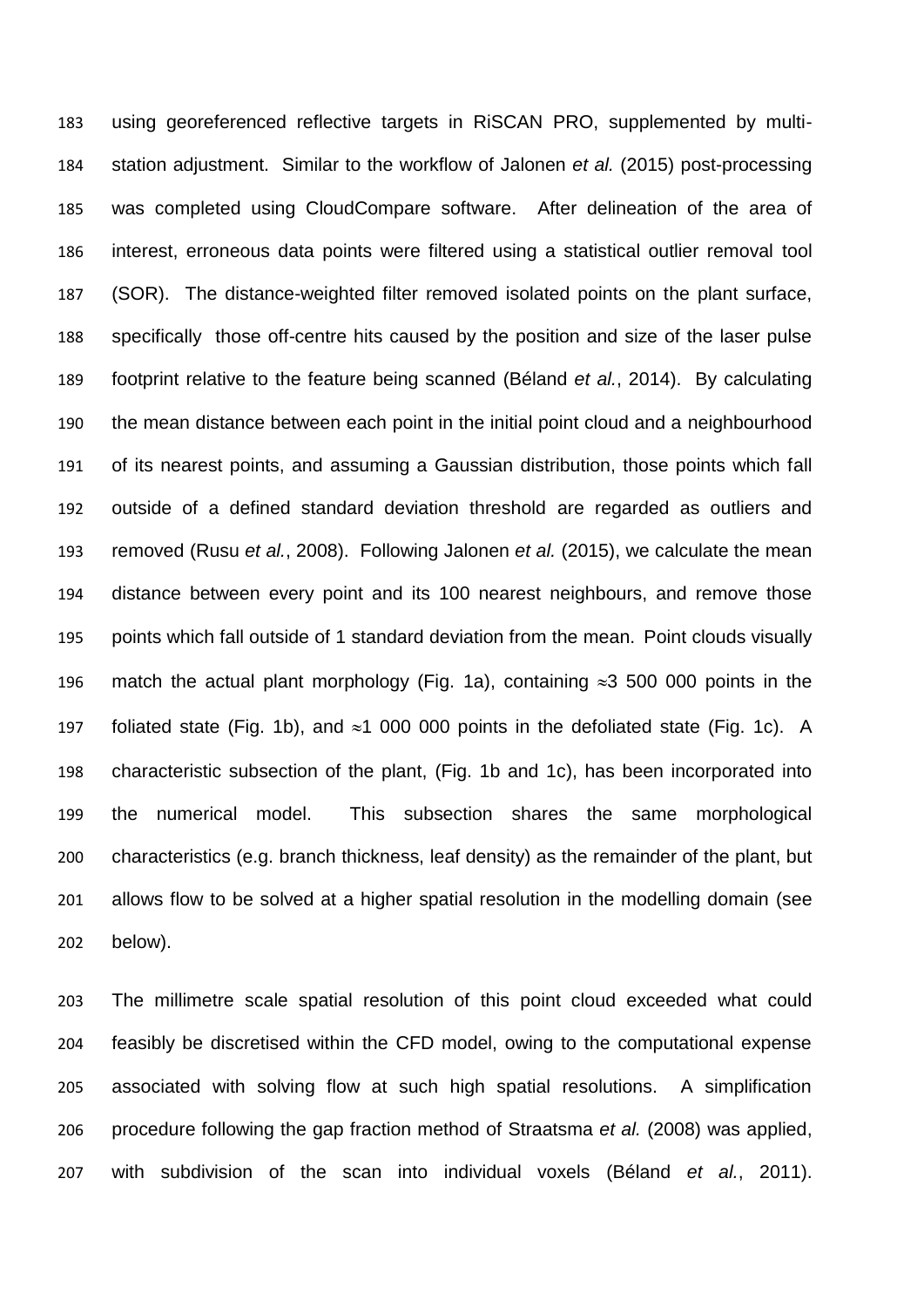Morphological properties of vegetation have previously been established using either spherical voxels [\(e.g., Antonarakis](#page-29-6) *et al.*, 2010) or cubic voxels [\(e.g., Durrieu](#page-30-7) *et al.*, [2008\)](#page-30-7), however given the Cartesian grid structure of the CFD domain (see next section), a cubic voxel representation was used. Voxelisation involved the fitting of an octree structure with a user-defined maximum cell size (0.01 m) around the point clouds, which captured the morphological complexity of the plant in both defoliated and foliated states. The voxel size was justified given the branch diameter was in the range 0.01-0.1 m, and therefore the voxel size closely approximated the finest morphological elements. The voxelisation process is summarised for a subsample of the defoliated and foliated scans (Fig. 1b and 1c), outputting *XYZ* cell centroid coordinates that are read directly into the CFD discretisation (see Fig. 2).

### *The numerical model*

 The numerical scheme involves a finite volume solution of the full three-dimensional Navier-Stokes equations in a Cartesian coordinate system, with a Renormalized Group Theory (RNG) *k*-*ε* turbulence model. The closure model is applied given the large degree of fluid strain associated with flow around the plant as the RNG *k*-*ε* turbulence model calculates diffusion across the spectrum of scales [\(Yakhot and](#page-36-4)  [Orszag, 1986\)](#page-36-4). A hypothetical domain 350 cells long, 120 cells wide and 100 cells high (4 200 000 grid cells) was created at a spatial resolution of 0.01 m. The numerical simulations are run until the convergence criteria is met which is dependent upon the mass conservation and momentum errors. In this application the convergence criterion was set such that mass and momentum flux residuals were reduced to 0.1% of the inlet flux.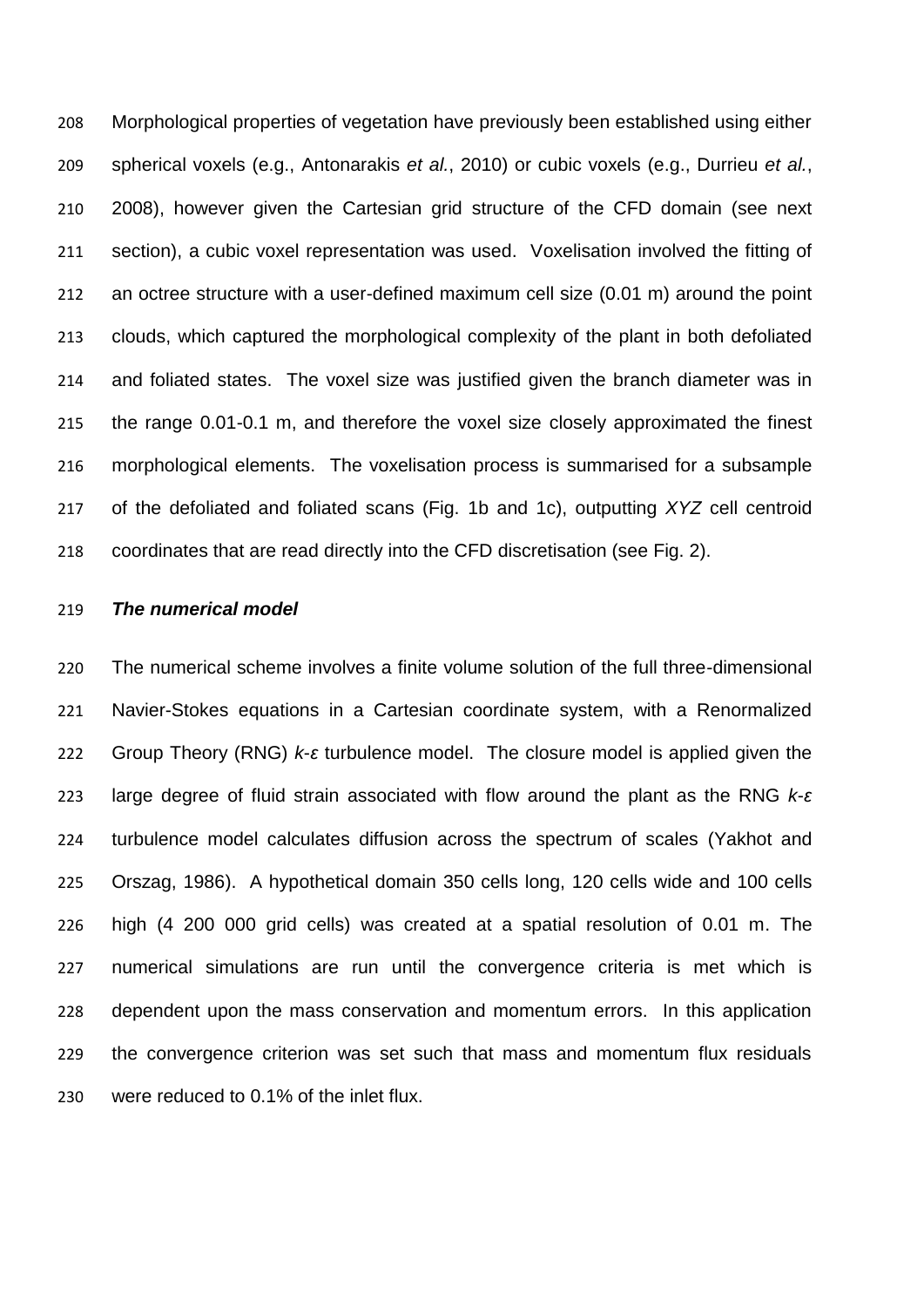A static representation of the plant, through the voxelised blockage, was represented using the Mass Flux Scaling Algorithm (MFSA) (Hardy *et al.*[, 2005;](#page-31-4) Lane *et al.*[, 2002;](#page-32-7) Lane *et al.*[, 2004\)](#page-32-8). The MFSA has previously been used to represent flow over complex topography such as gravel surfaces (Hardy *et al.*[, 2007\)](#page-31-6), and idealised single stemmed vegetation elements that are used to represent a vegetation canopy [\(Marjoribanks](#page-33-4) *et al.*, 2014c). The MFSA represents the plant as a numerical porosity, and enables the voxelised plant to occupy a specified fraction of each grid cell. For each grid cell a binary occupied/unoccupied porosity is defined because the 0.01 m voxel size is equal to that of the 0.01 m grid cell size. The voxelised blockage was incorporated 0.5 m downstream from the inlet (0.14 *X/l*), and centred (0.5 *Y/w)*. The bed was treated as a nonslip boundary using the logarithmic law of the wall and domain side walls were considered frictionless boundaries. The vegetation-flow interface is treated as an immersed boundary. Inlet conditions are held constant between the defoliated and foliated model runs with the downstream 245 velocity set to 0.25 m  $s^{-1}$  with an inlet turbulent intensity of 5%. Thus, the flow was assumed to be fully turbulent and subcritical. The outlet was defined using a fixed-pressure boundary condition where mass is allowed to enter and leave the domain.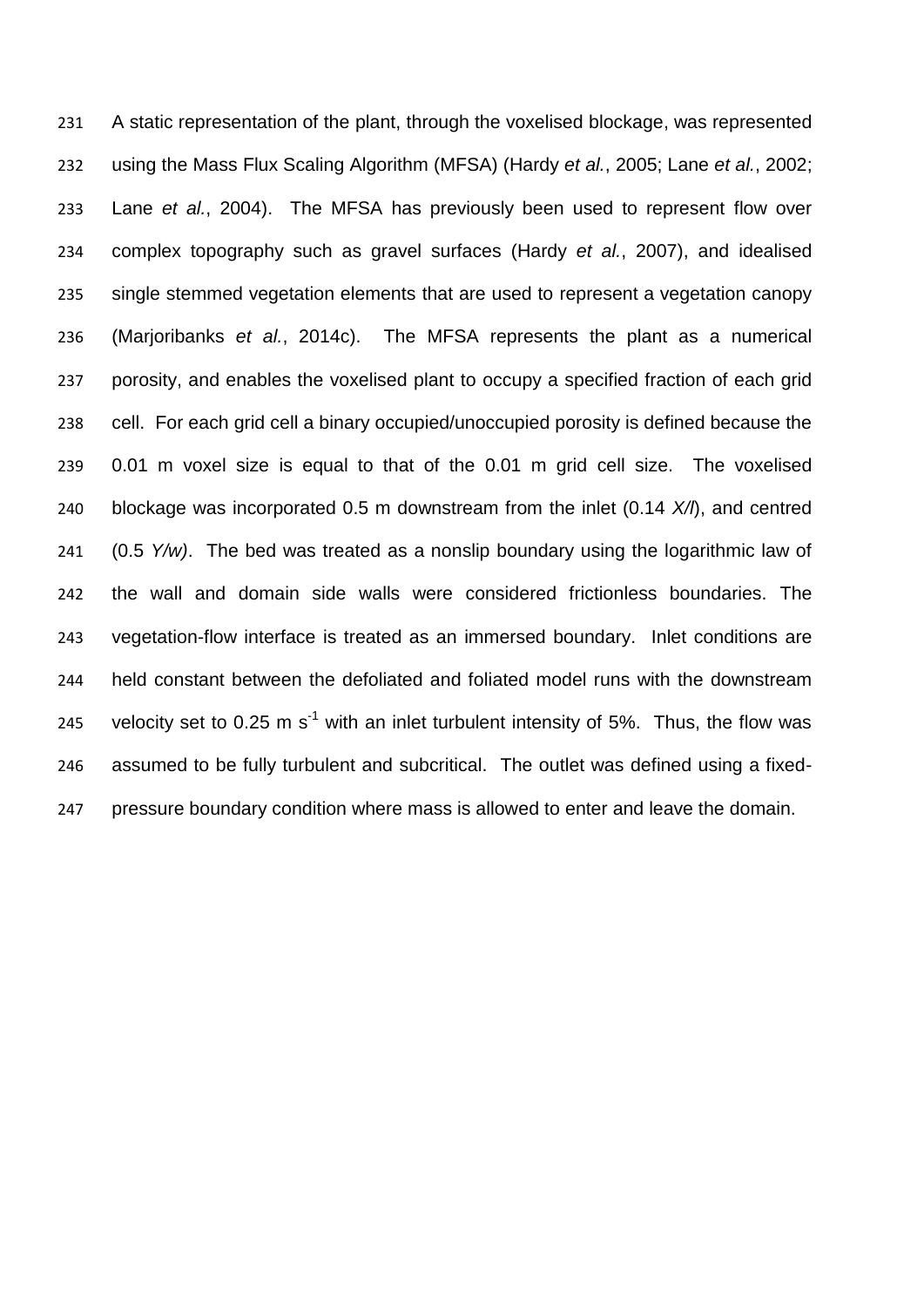#### *Results:*

 Here we present the downstream (*u-*component) velocity field for the defoliated and foliated cases (Fig. 2c and 2f) in plan view at 0.4 and 0.6 *Z/h* (Fig. 3a and 4a). Under the defoliated state (Fig. 3a), individual stems introduce flow separation and reattachment with the formation of narrow wakes of reduced velocity. At 0.4 *Z/h*, coalescence of these wakes is observed. However, this behaviour varies vertically, and at 0.6 *Z/h*, where the branches are spaced further apart, wakes behave independently. Wake coalescence would therefore depend on the separation distance between individual branches. Under the foliated scenario (Fig. 4a), a single, more pronounced zone of flow separation and reattachment is evident, indicative of behaviour shown by a bluff object. In the foliated state, the shape of the wake is vertically non-uniform, which is a function of the vertical and lateral distribution of the plant morphology, and results in flow asymmetry. For example, at 0.4 *Z/h* the abundance of leaves at lower *Y/w* values produce an asymmetrical wake structure that extends further downstream than the corresponding wake in the defoliated state. For both the defoliated and foliated states similarities can be observed; namely a reduction in velocity immediately upstream of the blockage, with marginal flow acceleration around the blockage edges, indicative of flow in a junction vortex system [\(Simpson, 2001\)](#page-35-6). It is suggested that this canopy shear layer turbulence is dominated by Kelvin-Helmholtz and Görtler-type vortices generated through shear instability, which evolve with distance downstream of the plant [\(Ghisalberti and Nepf, 2002\)](#page-31-7).

 The wake shape is further illustrated through a vertical slice down the midline (0.5 *Y/w*) (Fig. 3b and 4b). In both cases, wake shape varies considerably with *Z/h*. For the defoliated state, development of a wake zone at 0.2-0.4 *Z/h* corresponds with the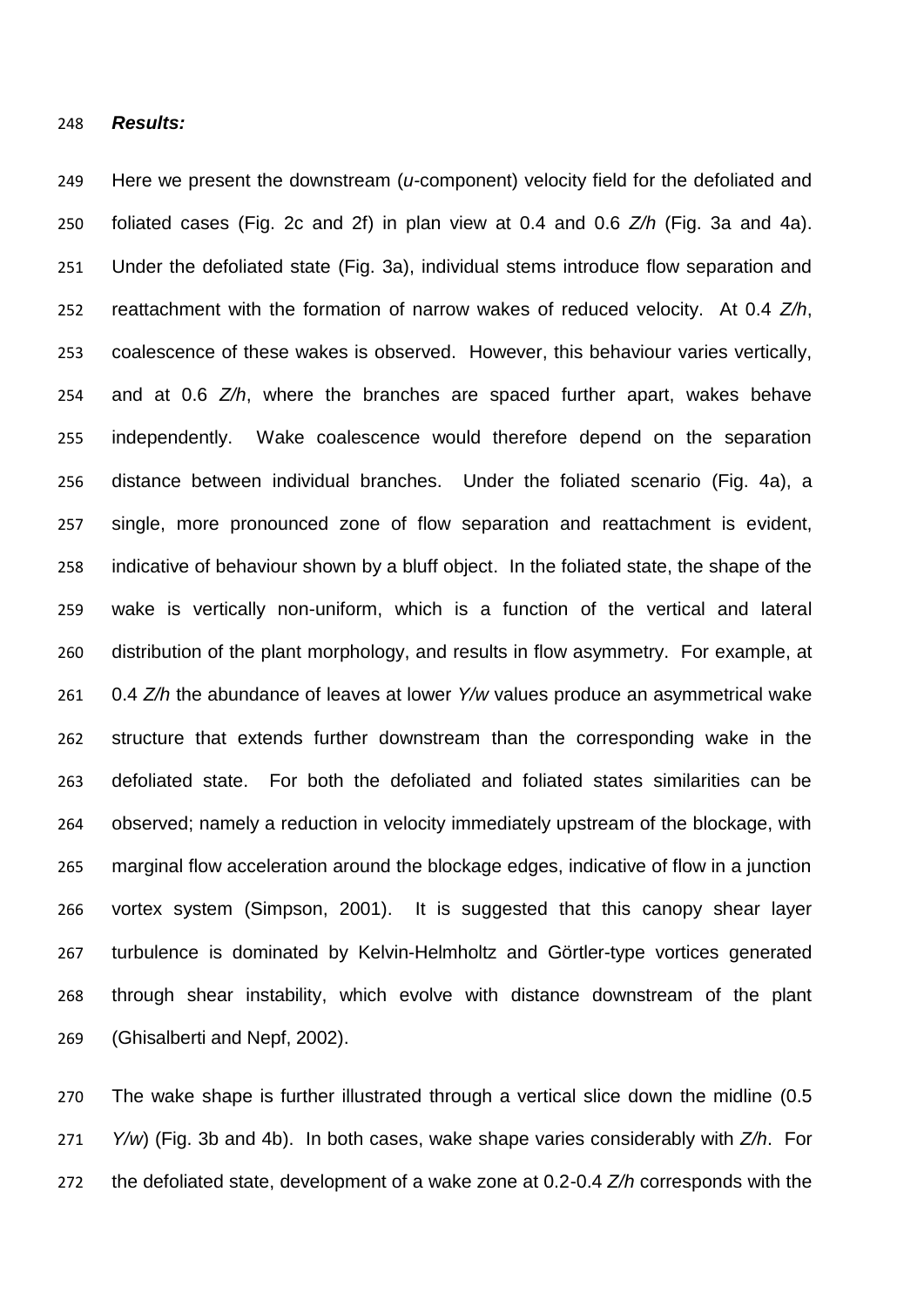main branching point of the plant (see Fig. 2), with a concentration of branches. The 274 wake is inclined slightly upwards, thins in the downstream direction and extends  $\approx$ 7 plant lengths downstream. Marginal flow acceleration is evident around the outer edge of the central branch. A more complex wake structure consisting of two discrete layers is evident in the foliated state. Again, the lower wake corresponds 278 with the branching point at 0.2-0.4  $Z/h$ , although only extends  $\approx$ 3 plant lengths downstream. Above this, a pronounced and thicker wake zone at 0.45-0.65 *Z/h* 280 corresponds with the dense foliation, and extends  $\approx$ 7 plant lengths downstream. The dense foliation component is influential in producing a localised velocity response.

 The morphological complexity of the plant introduces additional flow heterogeneity, therefore velocity profiles begin to deviate from the idealised inflected profiles that are associated with canopy flows (Fig. 5a, inset graph). Fig. 5 provides evidence for three distinct velocity zones in the vertical, namely: a zone of relative flow acceleration beneath the bulk of the plant in the near bed region (sub-canopy flow), a zone of flow acceleration above the plant in the free stream zone, and between these a non-uniform low velocity zone associated with flow deceleration around the plant blockage. The shape of the vertical velocity profiles clearly differ between the defoliated and foliated states. When defoliated, the velocity minima is positioned lower in the flow depth, and associated with the point at which the main branch splits into sub-branches (see Fig. 2). When foliated, however, the velocity minima is shifted higher in the flow, and associated with the main leaf body. The magnitude and size of the low velocity zone in the foliated state is exaggerated relative to the defoliated state, illustrating the important role of the leaf body in modifying the flow disturbance. In both foliation states the accelerated sub-canopy flow component appears to be similarly sized and shaped, indicating that distance between the bed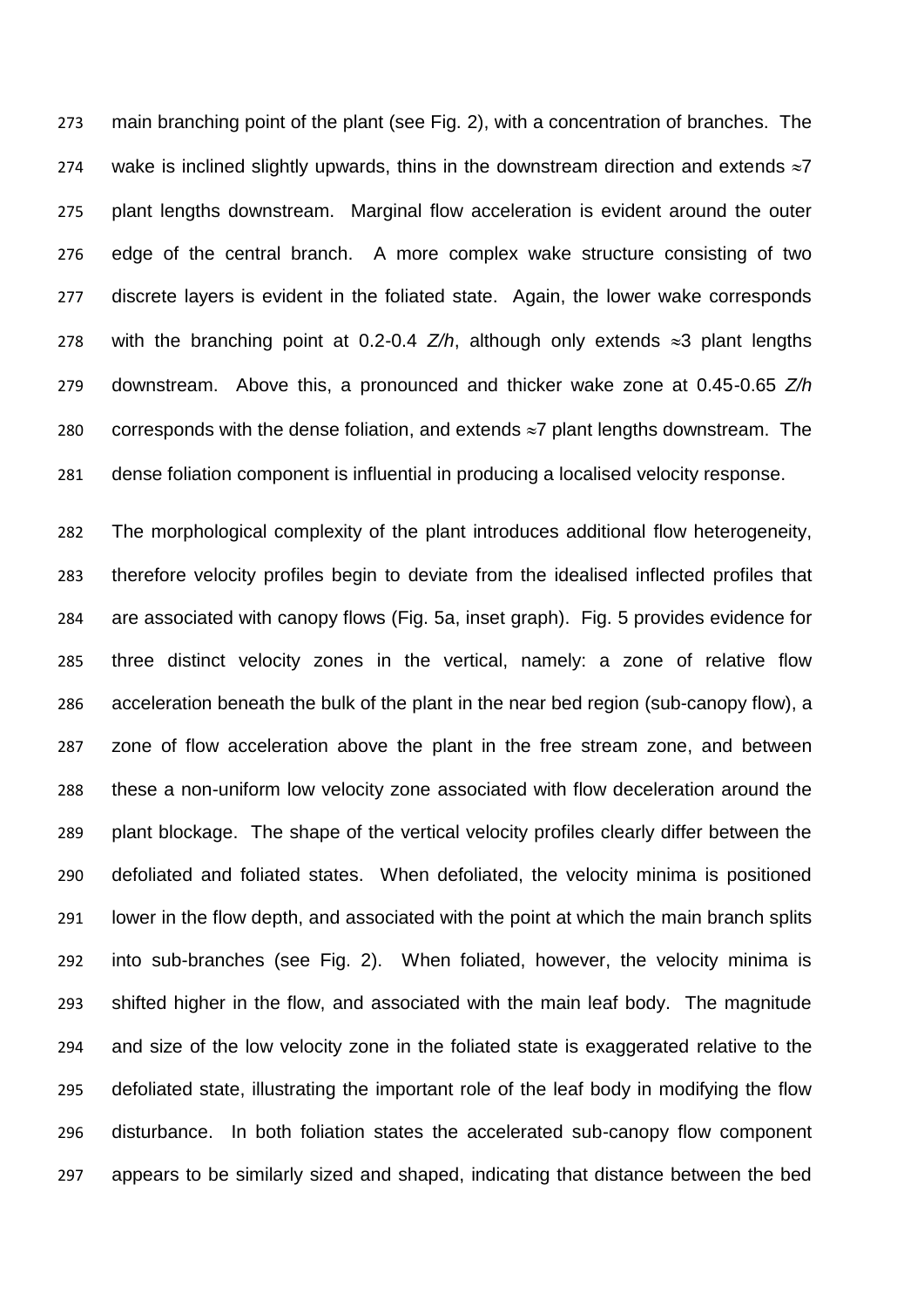and base of the main plant blockage influences the characteristics of this zone. The velocity profiles show that with increasing distance downstream, the flow begins to recover, with velocity profiles becoming more modulated, and velocities reverting 301 towards the inlet velocity of 0.25 m  $s^{-1}$ .

 Especially in the foliated state proximal to the blockage (Fig. 5a and Fig. 5b), a sharp transition is evident between the reduced velocity zone and free stream zone, characterised by flow acceleration, with this velocity discontinuity indicative of shear layer formation and the presence of Kelvin-Helmholtz instabilities [\(Ghisalberti and](#page-31-7)  [Nepf, 2002\)](#page-31-7). The shear layer appears more prominent where the plant thickness is larger and therefore the shear layer scales with the local plant thickness. Vortex growth stops when turbulent energy production is equal to dissipation [\(Ghisalberti](#page-31-8)  [and Nepf, 2004\)](#page-31-8).

 At the wake scale, mean kinetic energy is converted into wake-generated turbulent kinetic energy at the scale of the plant stems [\(Ghisalberti and Nepf, 2002\)](#page-31-7) and therefore analysis of the turbulent kinetic energy (TKE) provides an estimation of the amount of form drag introduced by the plant [\(Raupach and Shaw, 1982\)](#page-34-10). Direct comparisons between the defoliated and foliated states are shown at 0.45 *Z/h* (Fig. 315 6a and 6b). In both cases, zones of high TKE  $(> 0.04 \text{ m}^2/\text{s}^2)$  are observed proximal to the outer edge of the plant, driven by the forcing of flow around the blockage, resulting in flow acceleration (*u-*component) and lateral movement (*v-*component). For the defoliated state, these high TKE zones are enclosed around individual branches, whereas in the foliated state the zones are comparably larger and extend a greater distance from the vegetation front, due to a longer, more pronounced disturbance to the *v-*component of velocity. Because of the complex, interacting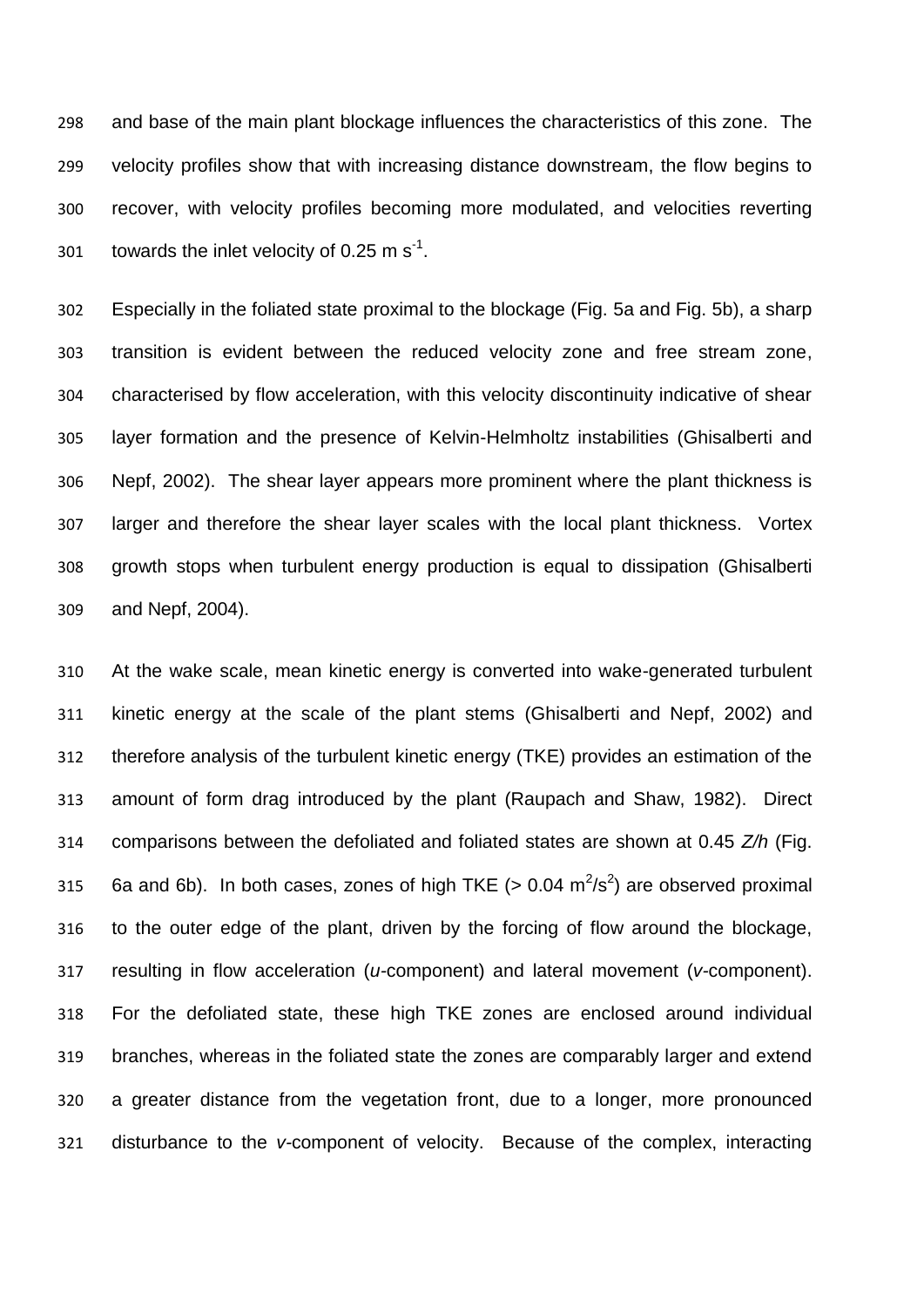nature of the wakes in the defoliated state, the leeward zone of low TKE (< 0.015  $\text{m}^2/\text{s}^2$ ) is more fragmented and extends a greater distance downstream than in the foliated state. Again this demonstrates canopy shear layer instability, dominated by Kelvin-Helmholtz and Görtler-type vortices evolving with distance downstream of the plant.

 Pressure fields are analysed to calculate the drag force and subsequent drag coefficients acting on the plant [\(Marjoribanks, 2013\)](#page-33-6). Fig. 7a and 7b show the pressure fields at 0.45 *Z/h*. When defoliated, the high pressure zone located directly upstream of the blockage is isolated about individual branches. When foliated, however, this zone has coalesced to form a comparatively larger, single body characterised by higher pressures. Similarly, downstream of the plant, isolated zones of low pressure are associated with individual branches when defoliated, compared with a much more pronounced and extended low pressure zone when foliated.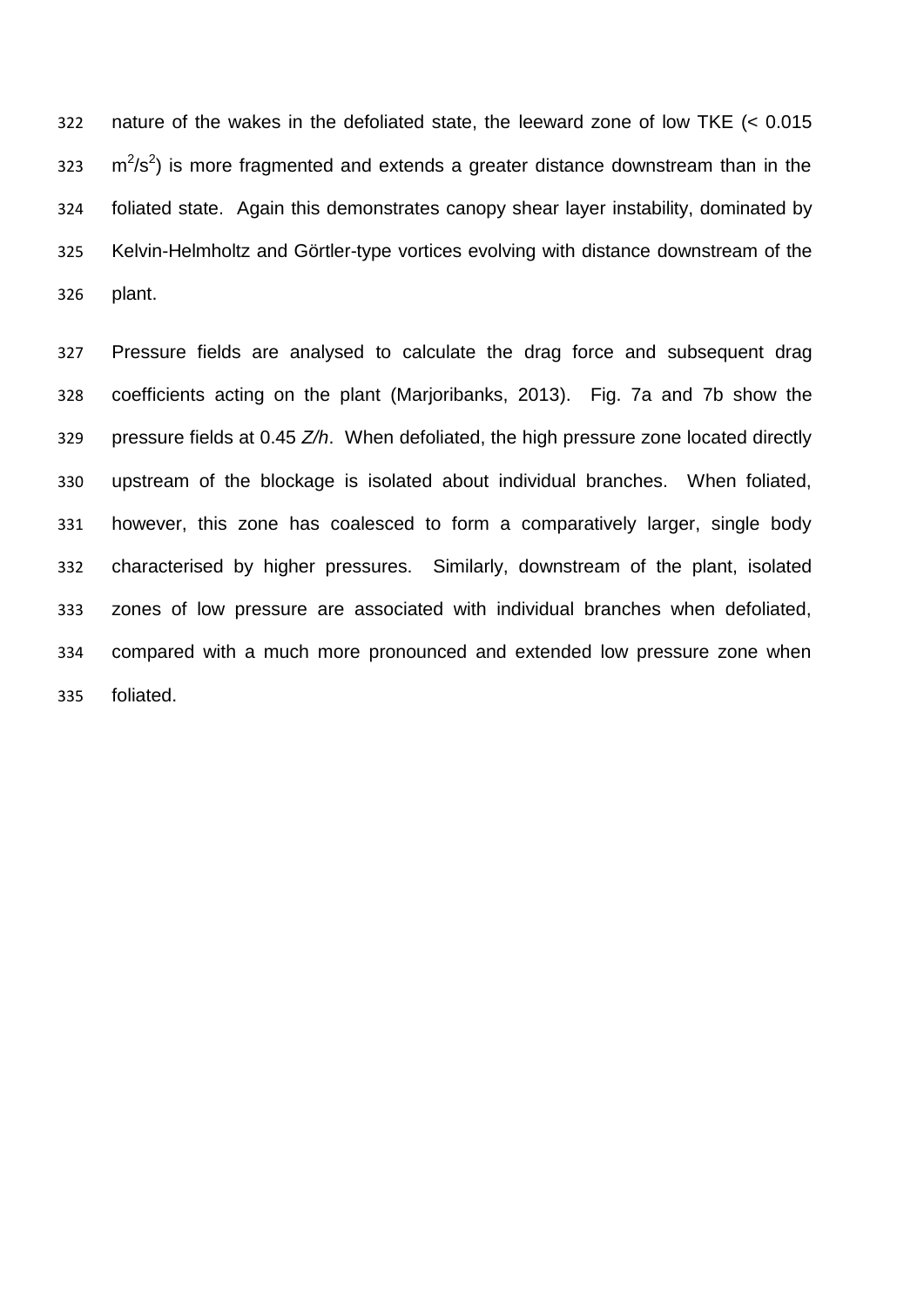#### *Calculation of drag forces*

 The drag force is calculated by integrating the difference in the pressure field acting normal to the vegetation surface over the entire lateral extent of the plant. We sum the difference in pressure from immediately upstream and downstream of the plant. This is achieved by applying a mask to the three-dimensional vegetation extent, and extracting pressure values from one cell upstream and one cell downstream of the mask:

$$
F_d = \int_A (p_f - p_b) dA \tag{1}
$$

343 but where  $F_d$  is the drag force (N/m<sup>2</sup>),  $p_f$  is the pressure at the blockage front (Pa),  $p_b$  is 344 the pressure at the blockage back (Pa), and A is the frontal area (m<sup>2</sup>). In this instance where the plant is represented by a 0.01 m voxel size, this gives a cell area 346 of 0.0001 m<sup>2</sup>. To calculate the plant frontal area, we count the number of cells at the blockage front, and multiply this by the cell area. A full discussion of the drag 348 calculation is provided by [Marjoribanks](#page-33-7) *et al.* (2014b). Drag forces of 0.15 N/m<sup>2</sup> and 349 1.74 N/m<sup>2</sup> are calculated for the defoliated and foliated states respectively. This order of magnitude difference is attributed to the influence of the additional morphological complexity introduced by leaf elements, which result in a different flow response as drag increases with foliage density [\(Wilson](#page-36-5) *et al.*, 2003). As previously 353 observed, leaves are shown to introduce a second wake structure that extends  $\approx$ 7 plant lengths downstream, resulting in a more spatially heterogeneous velocity field. This corresponds with the more pronounced TKE patterns observed in the foliated case, indicating a greater form drag contribution. Both of these factors result from the greater number of blocked cells in the foliated state, imparting a greater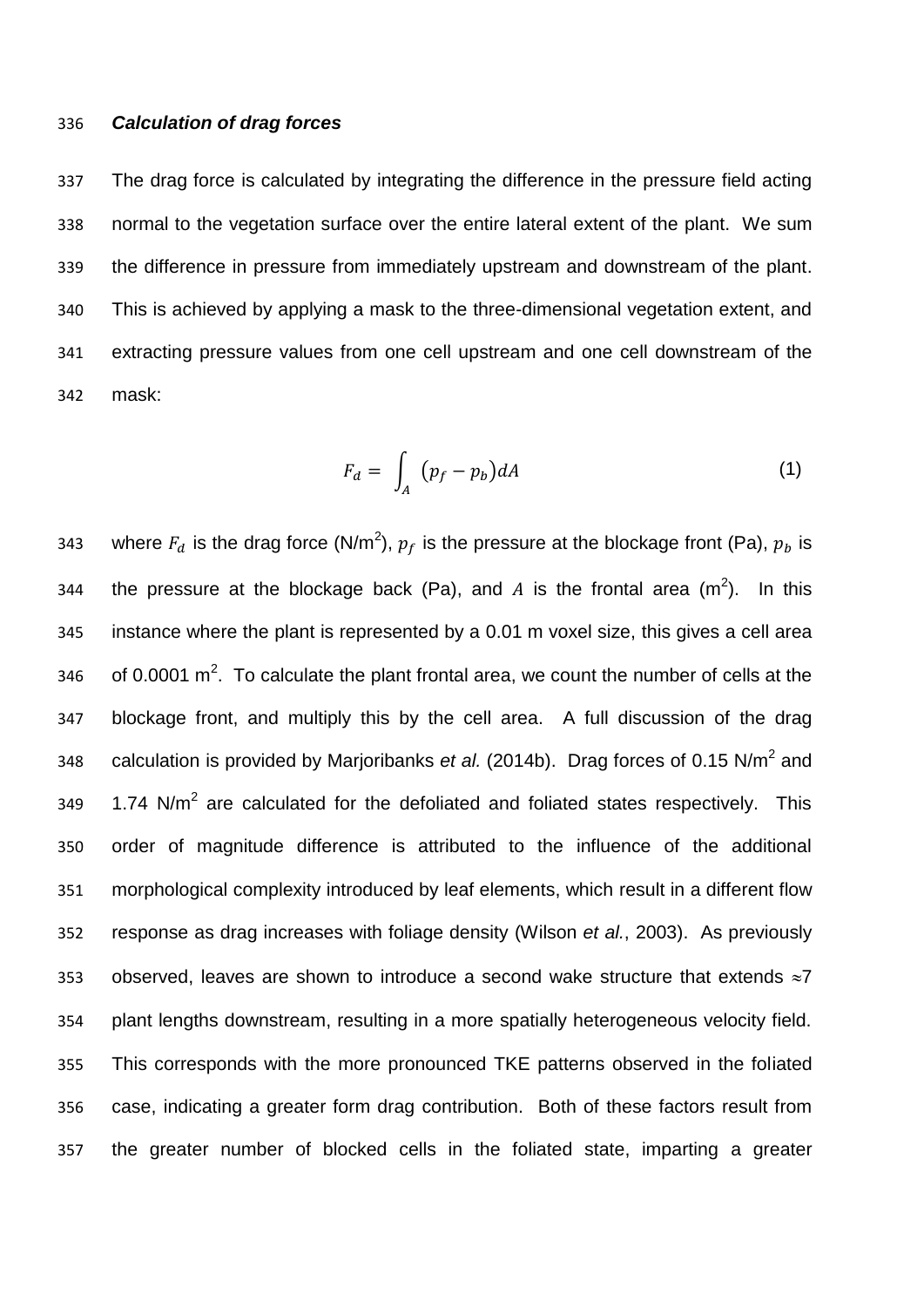disturbance on the flow. The drag force values are of a similar order of magnitude to 359 the direct measurements of vegetative drag force ( $\approx$ 0-10 N/m<sup>2</sup>), for small natural woody trees, undertaken by [Jalonen and Järvelä \(2014\).](#page-31-9)

Drag forces are used to calculate a drag coefficient, following:

$$
C_d = \frac{F_d}{\frac{1}{2}\rho u^2 A} \tag{2}
$$

362 vhere  $C_d$  is the drag coefficient,  $\rho$  is the density (kg/m<sup>3</sup>), and  $u$  is the inlet velocity (m  $s^{\text{-}1}$  s<sup>-1</sup>). Drag coefficients are well understood for simple geometric shapes (e.g. cylinders), but are less well understood for the complex geometries associated with natural vegetation [\(Marjoribanks](#page-33-8) *et al.*, 2014a). Modelling studies typically assign a drag coefficient value of unity for vegetation, however this is only applicable to the simplest reed and grass type plants. A value of unity is true for a single cylinder with 368 Reynolds numbers between  $1x10^3$  - 2x10<sup>5</sup>, although deviates significantly for more complex vegetation as it is a function of both vegetation density and stem Reynolds number [\(Tanino and Nepf, 2008\)](#page-35-7). For sparsely configured leafy shrub communities, the flume experiments of Hui *et al.* [\(2010\)](#page-31-10) report drag coefficients of up to 4. Here, we calculate drag coefficients of 1.54 and 1.24 for the defoliated and foliated states respectively, exceeding the typically assumed value of 1. An inverse trend between drag force and drag coefficient is surprising given the drag coefficient in the defoliated case is higher, when the drag force is an order of magnitude lower than the foliated case. This discrepancy can be explained by morphological differences. Namely, the dominance of individual branches in the defoliated state, compared to the dominance of a single leaf body of the foliated state, where sheltering effects reduce the imposed resistance on the downstream end of the plant.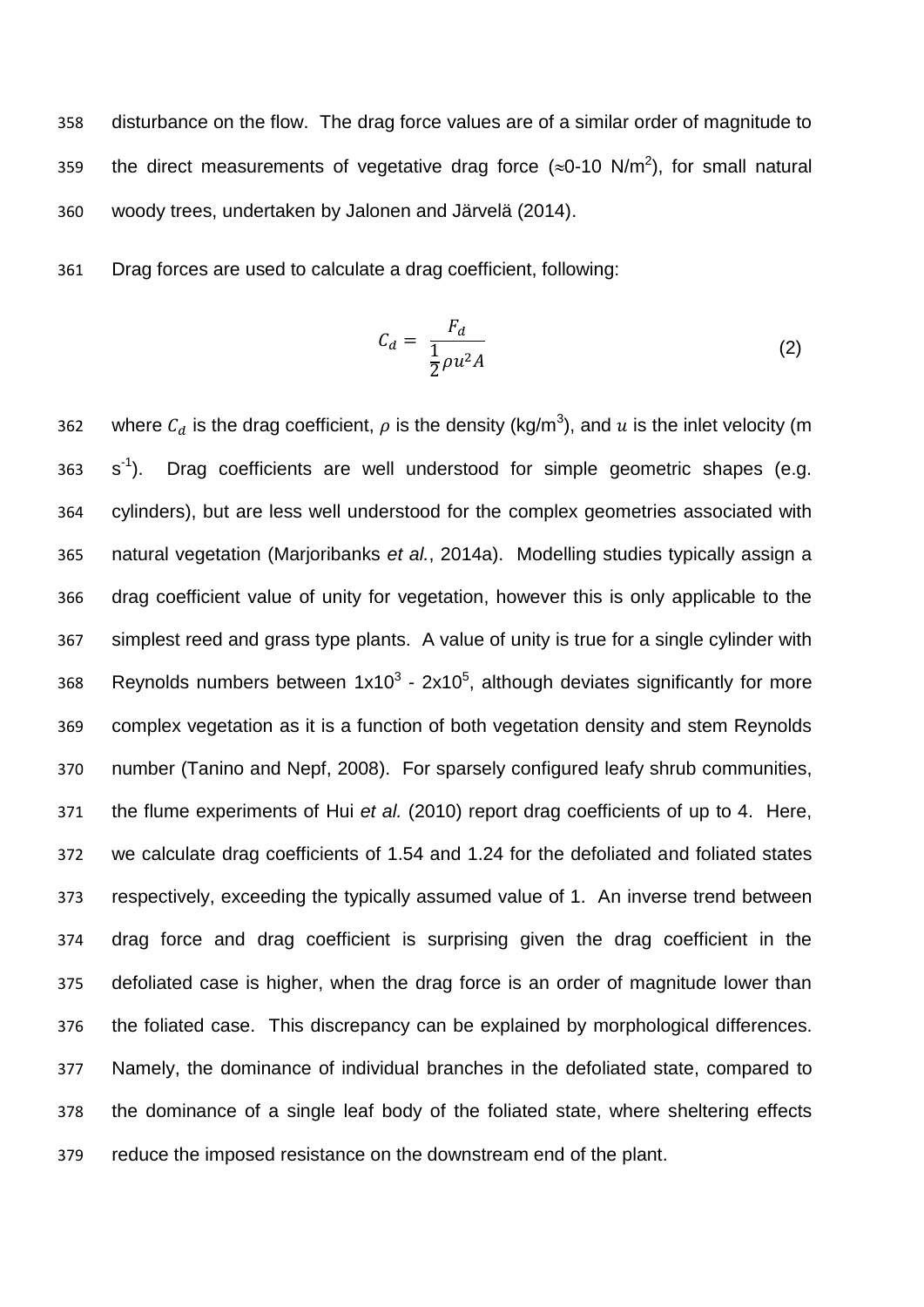#### **Discussion and potential applications:**

 Analysis of downstream velocity, turbulent kinetic energy and pressure field simulations have demonstrated the importance of explicitly representing the morphological complexity of plants in the numerical description of flow in vegetated channels. The vertical and lateral distribution of the plant morphology is shown to form canopy shear layer turbulence, likely to be dominated by Kelvin-Helmholtz and Görtler-type vortices, which evolve downstream of the plant [\(Ghisalberti and Nepf,](#page-31-7)  [2002\)](#page-31-7). The approach provides a high resolution, spatially distributed set of modelled hydraulic data which can provide the framework for evaluating turbulence- vegetation-energy loss relationships, and in particularly a means for calculating drag coefficients for individual plant species.

 The ability to incorporate morphologically complex vegetation into a numerical scheme has major implications for the modelling of flow, sediment transport and the associated evolution of vegetated and partially-vegetated near surface landscapes. When modelling flow, the approach better allows us to understand the flow disturbance introduced by vegetation, providing a full flow field simulation of the three-dimensional velocity and pressure fields. This extends beyond the work of [Manners](#page-32-9) *et al.* (2013), who used a vertically averaged two-dimensional model around stands of *Tamarix spp*. We show that the vertical and lateral position of the vegetation, specifically the distribution of the main body of the foliage, results in a complex velocity field, and this directly influences the shape of the vertical velocity profile. Therefore across different species, it is likely that the distribution of foliage will be significant in controlling the flow patterns observed. For shrubs with an open area beneath the primary leaf mass, [Freeman](#page-30-8) *et al.* (2000) demonstrated that flow is significantly diverted beneath the canopy, with an acceleration of the sub-canopy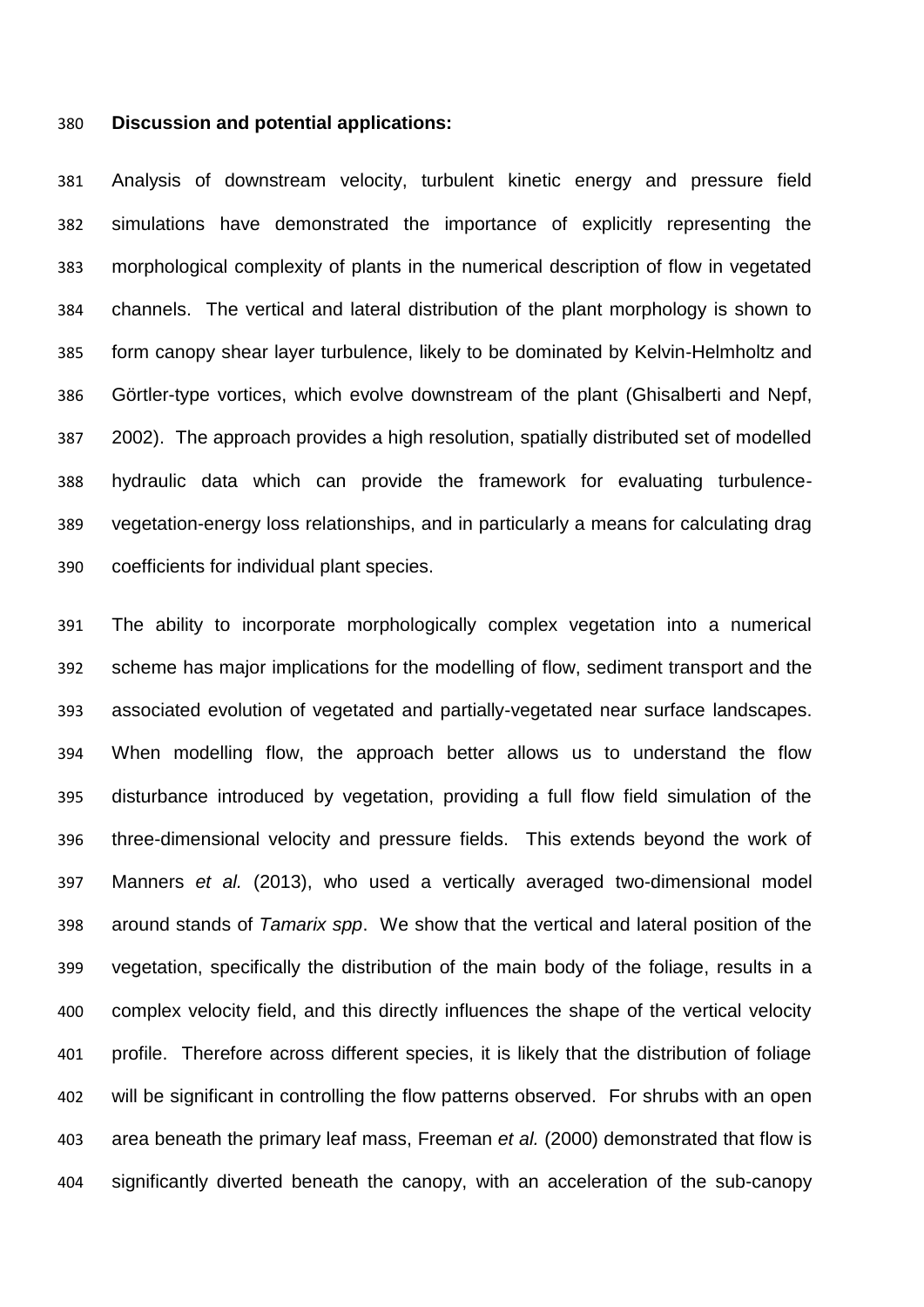flow. Similar velocity profiles were noted in field studies of flow around natural willows by [Bölscher](#page-29-7) *et al.* (2005). In this paper we have successfully modelled similar velocity profiles (Figure 5), and this sub-canopy flow component will have direct implications for elevated bed shear stresses around the plant and for surface scour. When modelling flow around woody vegetation types, consisting of both a branch and foliage component, there is a clear need to accurately represent this morphological complexity. An over-simplified representation (e.g. a simple cylinder) would fail to capture the full complexity of flow field, omitting key features such as the sub-canopy flow, as well as the structure of wake shape. [Järvelä](#page-32-10) *et al.* (2006) specify that for predicting erosion and sediment transport, a three-dimensional modelling solution that can adequately model the turbulent flow field is needed. Our approach meets these demands, and therefore has potential for modelling sediment transport dynamics. Crucially, we are developing the method to include a digital elevation representation of the bed, which is coupled to a sediment routing model, thereby offering the ability to model vegetation-flow-sediment interactions simultaneously. This development will allow sediment particles to be tracked around vegetation, and the patterns of local scour and deposition to be mapped.

 However, the results presented here describe only a static representation of a single plant morphology. Aquatic vegetation is seldom found in isolation [\(Sand-Jensen and](#page-34-11)  [Madsen, 1992\)](#page-34-11), and as such the forces on individual plants can be reduced due to sheltering and through the reduced velocities in wakes from upstream plants. Furthermore, flow forcing will cause foliage reconfiguration through streamlining, which will subsequently reduce the drag. This has been shown to be more important in drag reduction than stem bending and enables plant survival through either static or dynamic reconfiguration [\(Nikora, 2010;](#page-33-9) [Usherwood](#page-36-6) *et al.*, 1997). These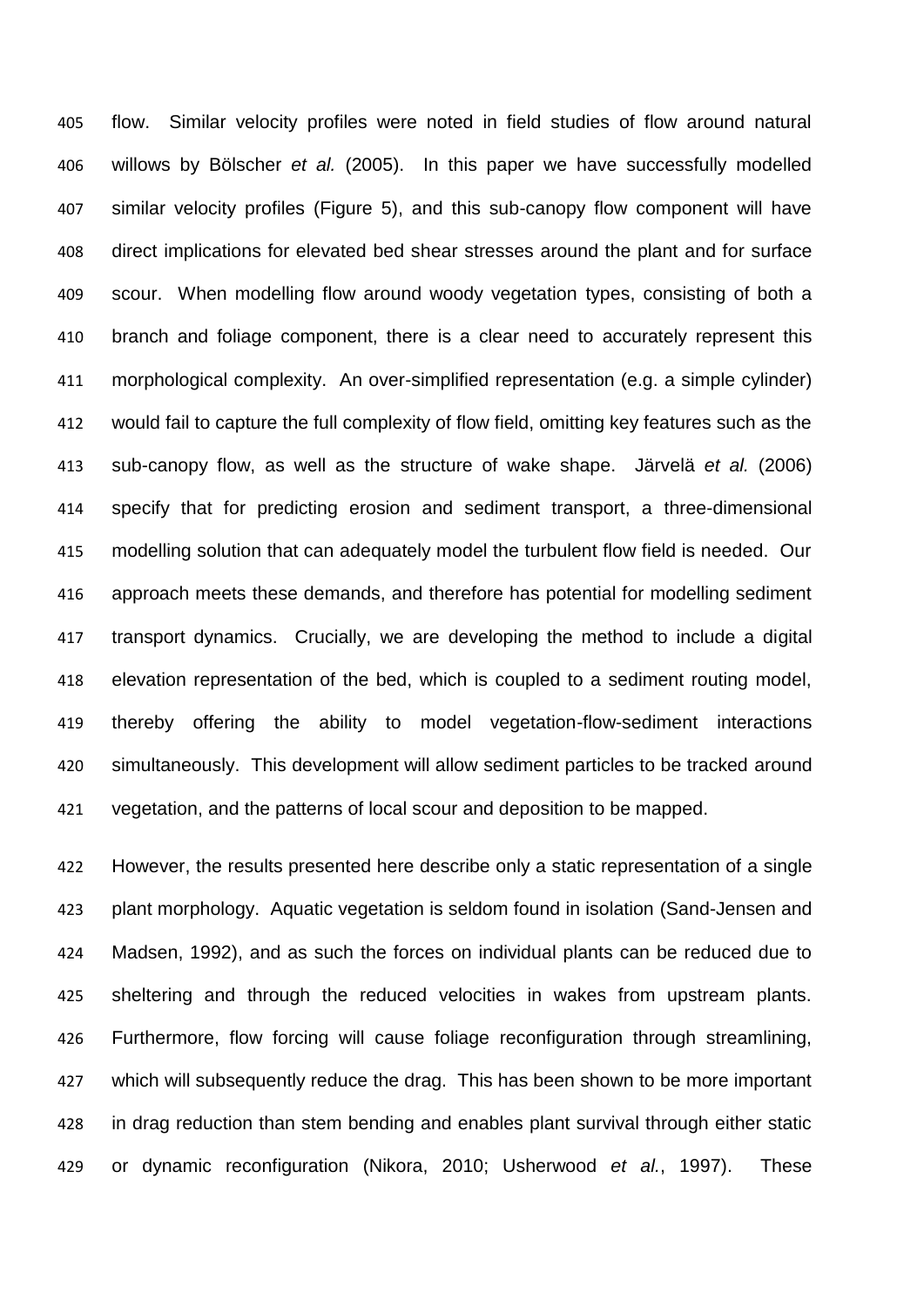reconfiguration processes occur over a range of spatial scales from individual leaves to entire plant-patches [\(Albayrak](#page-29-8) *et al.*, 2013; [Sand-Jensen, 2003\)](#page-34-2), and therefore an explicit representation of changes to plant posture through time is also essential. Work is therefore currently underway to develop a dynamic approach that accounts for multiple dynamic, morphologically complex plants, incorporating reconfiguration and subsequent form drag reduction by developing further the approach of [Marjoribanks](#page-33-4) *et al.* (2014c). This involves applying a time-varying biomechanical model coupled with Large Eddy Simulation (LES) to predict plant motion through time.

 Recent experimental work has shown how the interaction of neighbouring emergent vegetation patches can influence deposition dynamics (Meire *et al.*[, 2014\)](#page-33-10). This has been extended into a numerical scheme, where [de Lima](#page-30-9) *et al.* (2015) used CFD to show that patch distributions and interactions may be responsible for the feedbacks that influence the evolution of vegetated landscapes at the channel scale. However, in both examples vegetation is represented by cylinders of varying densities. Developing an approach which includes multiple, dynamic representations of morphologically complex plants derived from TLS will allow sediment dynamics to be further explored. Furthermore, the approach we propose is not limited to woody species associated with riverine settings, it is possible to apply the methodology to a vegetated estuarine environment where sediment dynamics are of critical importance.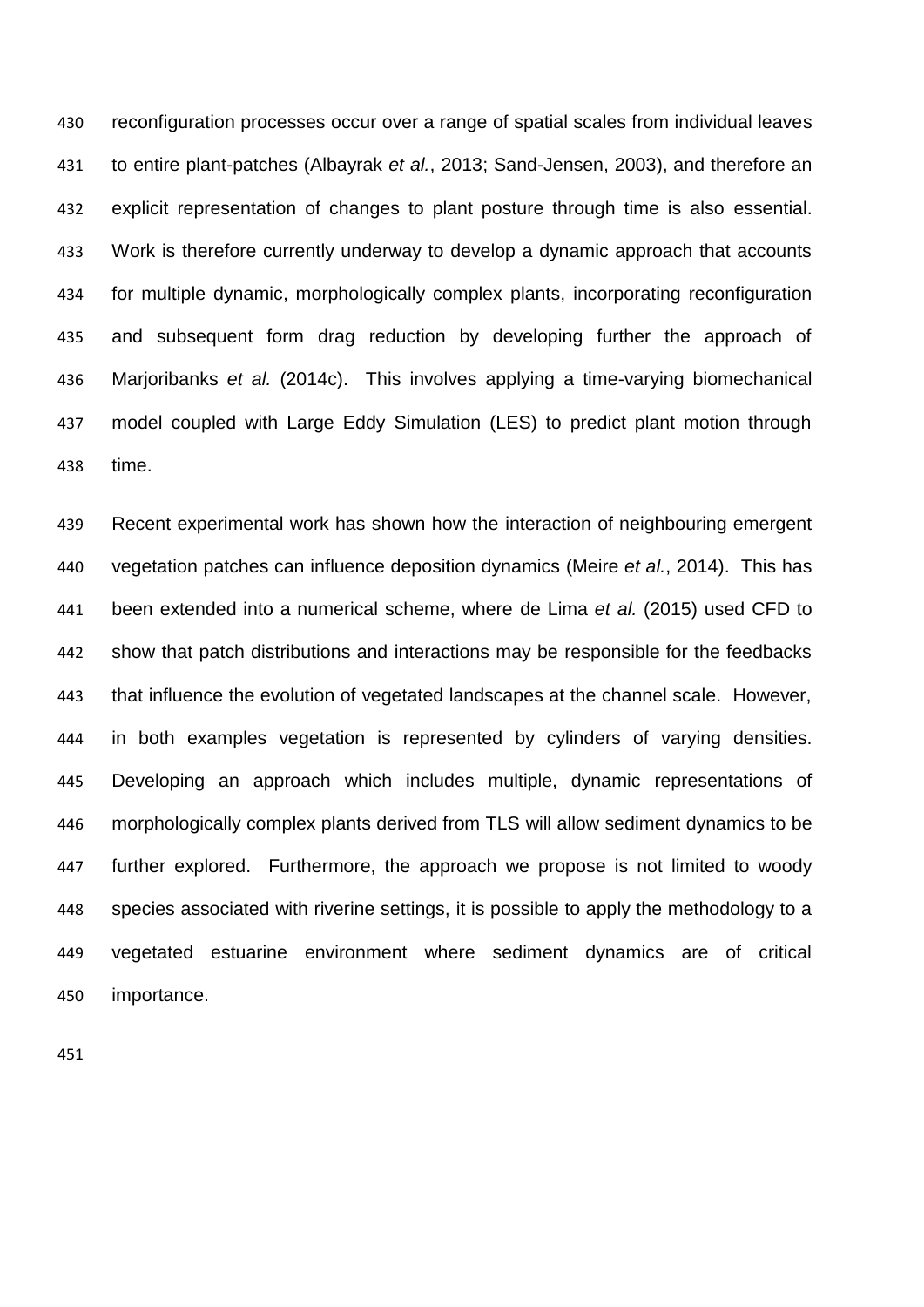## *Acknowledgements:*

 Richard J. Boothroyd was funded under NERC Doctoral Scholarship 1313876. Data used in this manuscript can be obtained by contacting the lead author. We are grateful to the Editor and two anonymous referees for providing helpful comments that have led to significant improvements in this manuscript.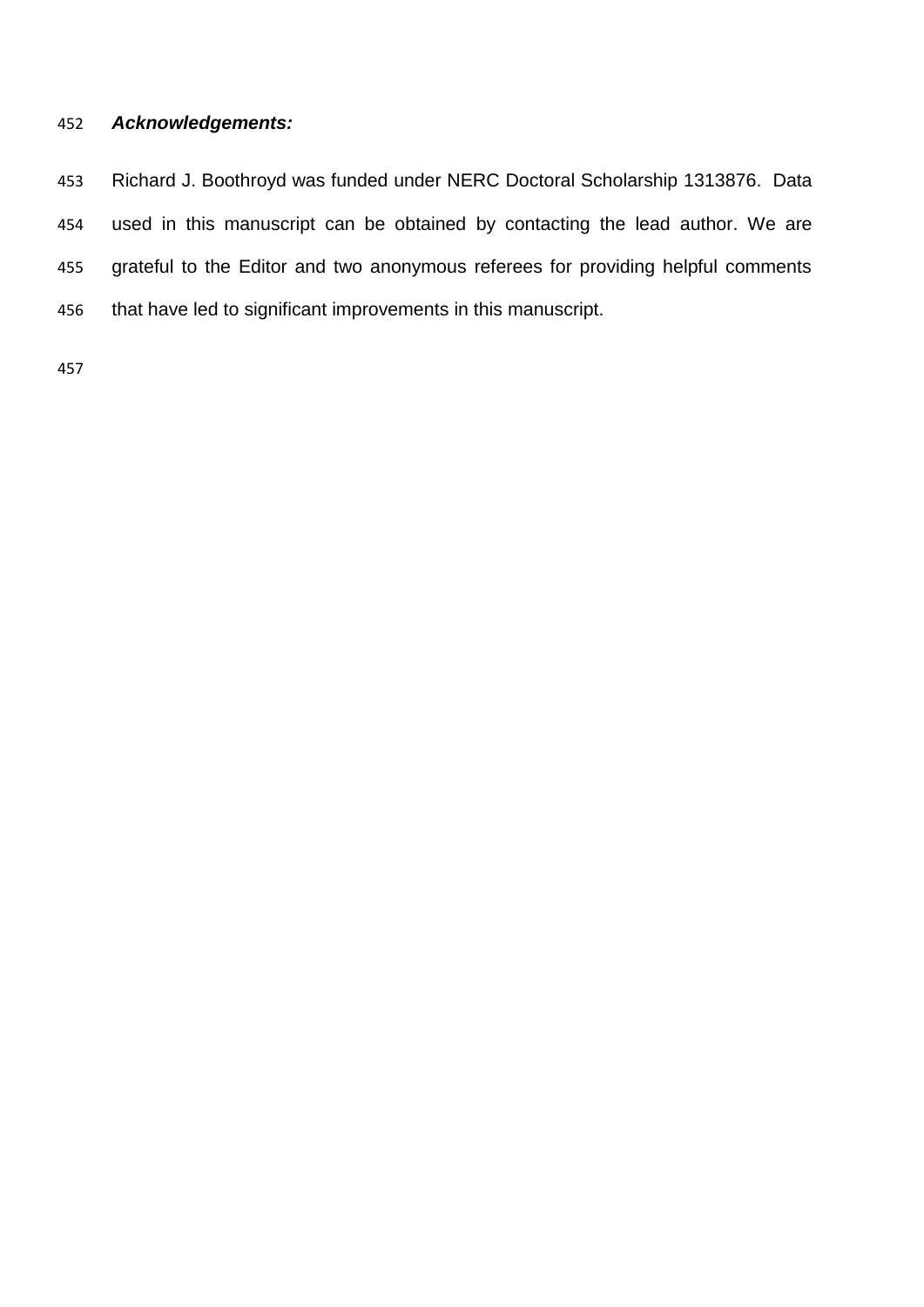# *Figures:*



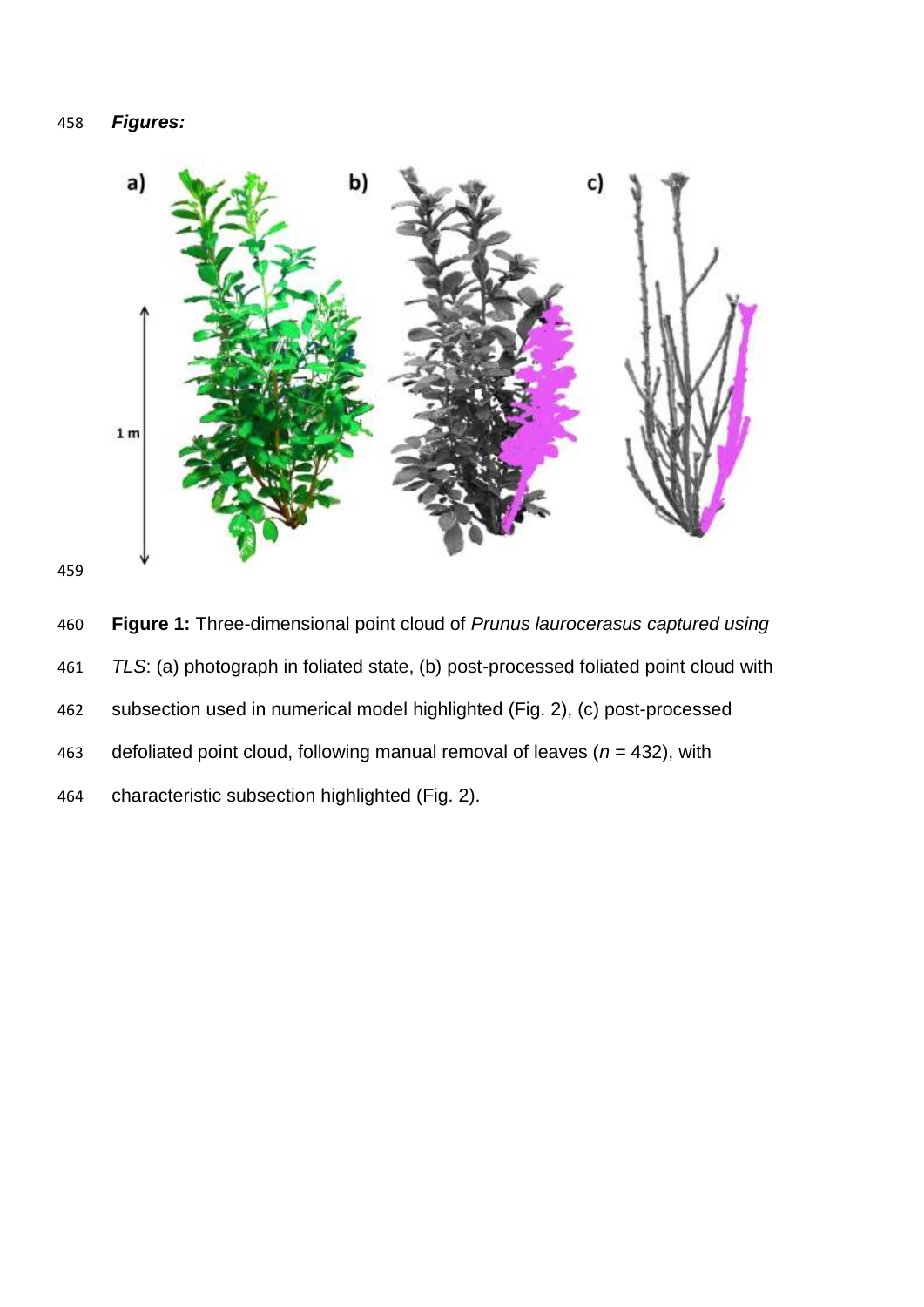



 **Figure 2:** Stages of the voxelisation process, for the foliated (a-c) and defoliated (d-f) subsections: (a and d) illustrate the post-processed point cloud; (b and e) the user- defined octree structure with a cell size of 0.01 m fitted around the point cloud; and (c and f) the voxelised representation, following extraction of *XYZ* coordinates of octree centroids.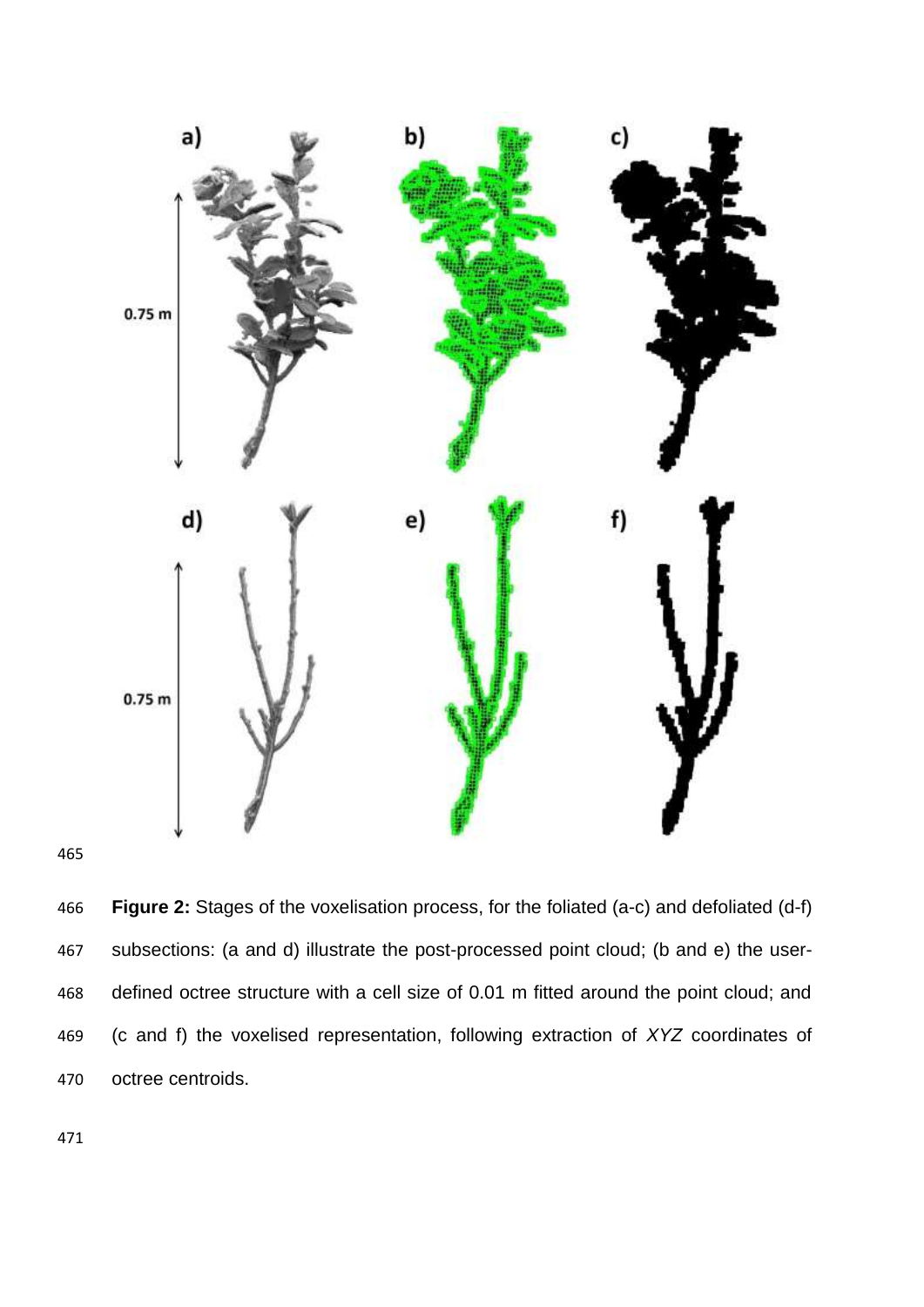

 **Figure 3:** Downstream (*u-*) velocity field data for the defoliated state: (a) slices at 0.4 and 0.6 *Z/h*. The position of the plant is marked as the solid black region. Downstream wakes can coalesce or act independently from one another, based on the separation distance of individual branches. (b) Vertical slice taken at the midline (0.5 *Y/w*), where a spatially non-uniform wake shape in the vertical dimension is shown. The wake zone at 0.2-0.4 *Z/h* is associated with the main branching point, 479 and extends  $\approx$ 7 plant lengths downstream.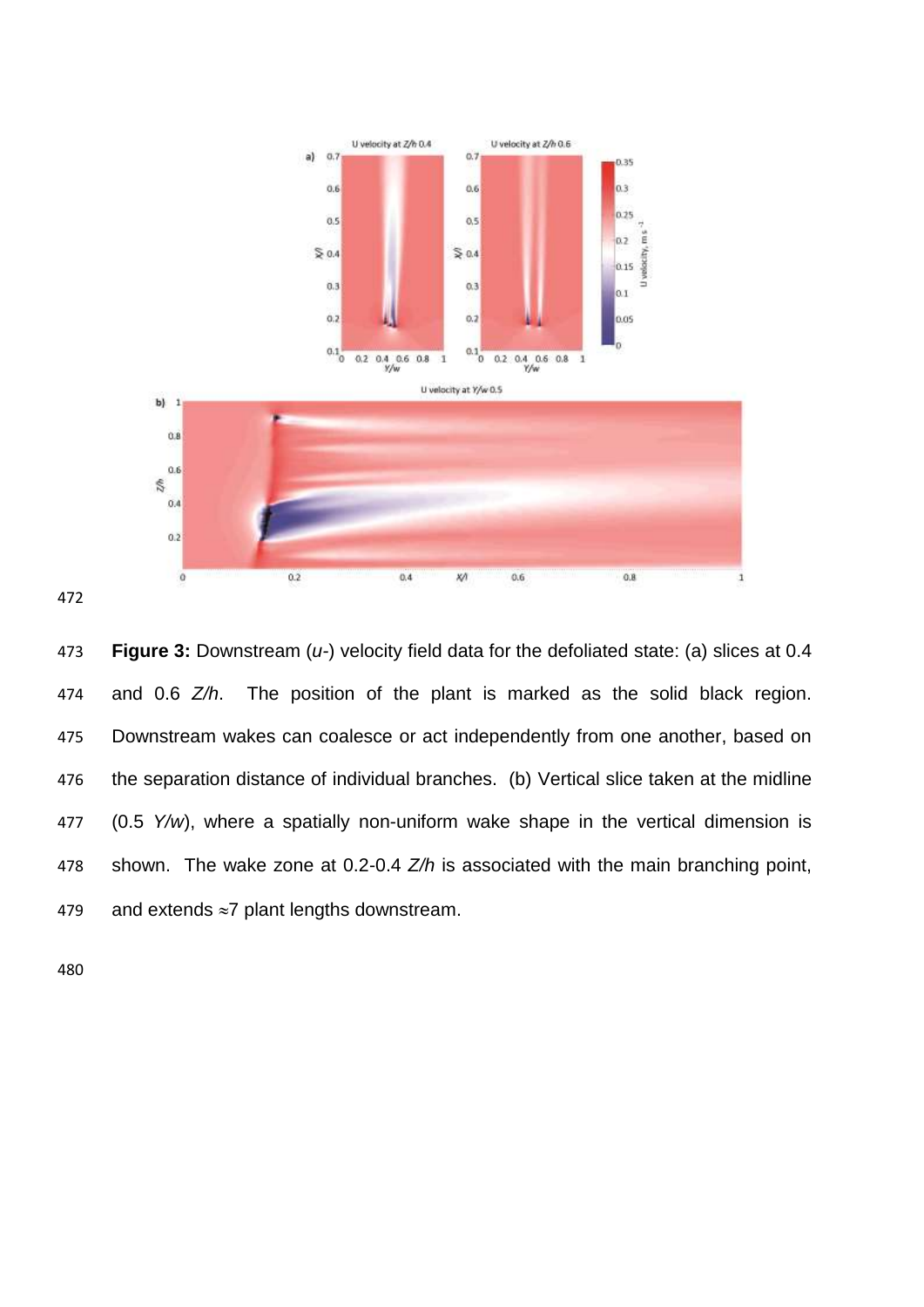

 **Figure 4:** Downstream (*u-*) velocity field data for the foliated state: (a) slices at 0.4 and 0.6 *Z/h* show a single, more pronounced zone of flow separation and reattachment, indicative of behaviour shown by a bluff object. (b) Vertical slice taken at the midline (0.5 *Y/w*) illustrates two discrete wakes. Similarly to the defoliated case, the lower wake corresponds with the branching point at 0.2-0.4 *Z/h* although 487 only extends  $\approx$ 3 plant lengths downstream. Above this, a more pronounced wake at 488 0.45-0.65  $Z/h$  corresponds with the bulk of the leafy blockage, extending  $\approx$ 7 plant lengths downstream. The leafy component has a first order control on the production of a spatially heterogeneous velocity field.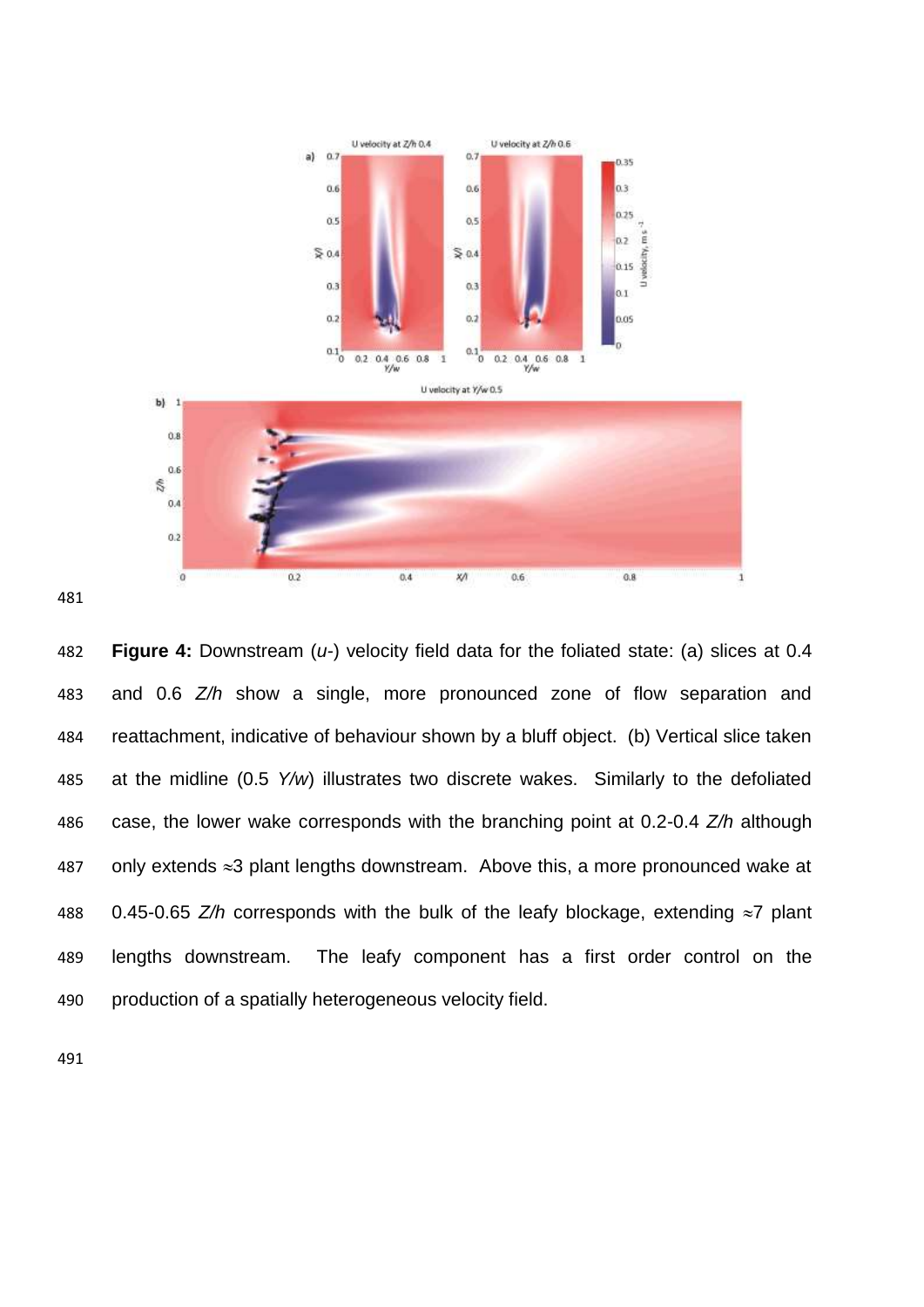

 **Figure 5:** Vertical velocity profiles extracted from the midline (0.5 *Y/w*) at increasing distances downstream: (a) 0.25 *X/l*, (b) 0.30 *X/l*, (c) 0.40 *X/l*. The inset graph in (a) illustrates an idealised inflected velocity profile often used to characterise vegetated flows. The velocity profiles illustrate the complex vertical structure in the wake of the flow. Three velocity zones are identified, namely: a zone of relative flow acceleration beneath the bulk of the plant in the near bed region (sub-canopy flow), a zone of flow acceleration above the plant in the free stream zone, and between these, a non- uniform low velocity zone associated with flow deceleration due to the bulk of the plant blockage. The magnitude and size of the low velocity zone is exaggerated in the foliated state, where the leaf body acts to further decelerate flow in the wake.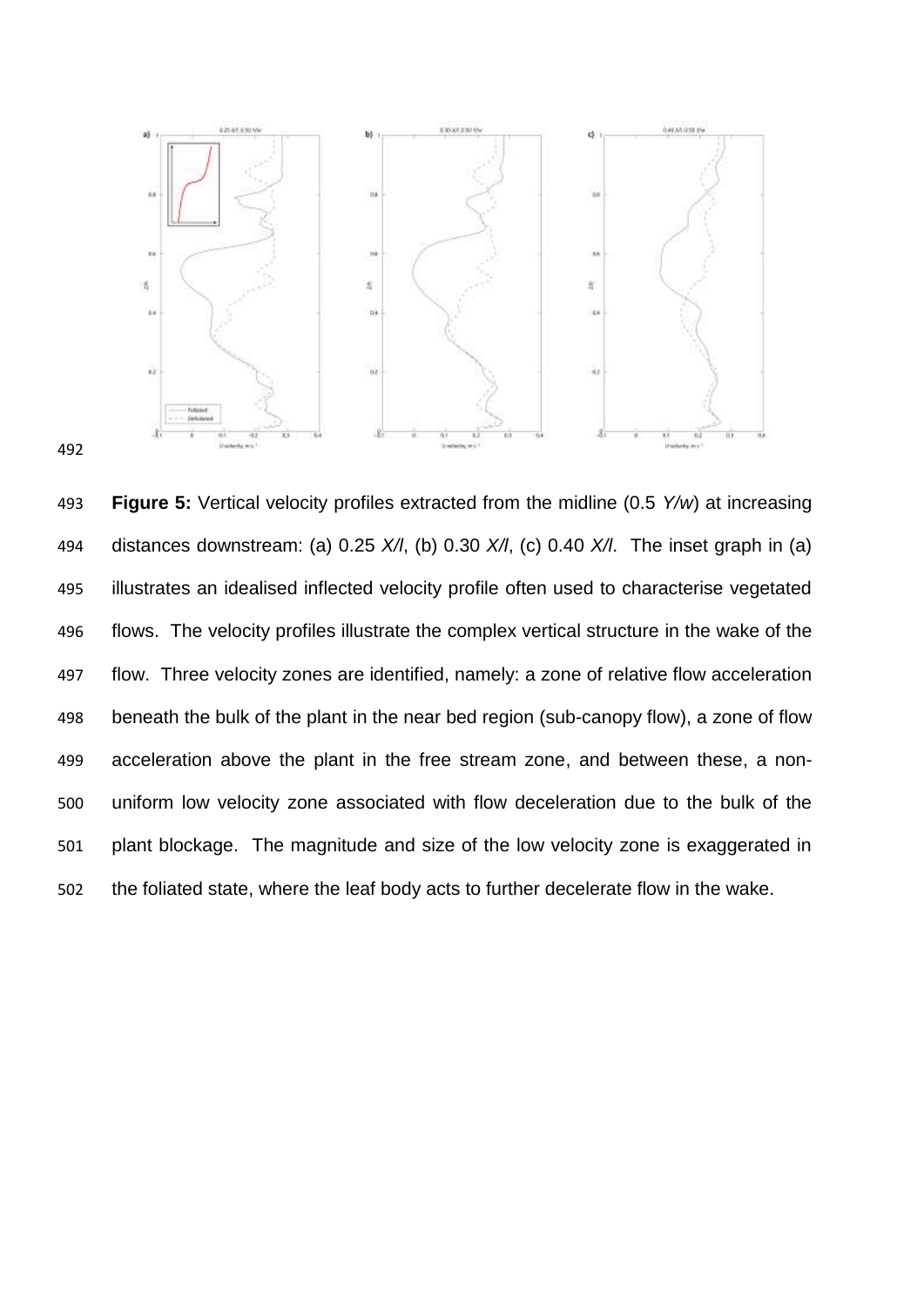

 **Figure 6:** Turbulent Kinetic Energy (TKE) for (a) defoliated and (b) foliated 505 scenarios, 0.45  $Z/h$ . In both cases, a zone of high TKE (> 0.04  $m^2/s^2$ ) is evident proximal to the outer edge of the vegetation. In the defoliated scenario, this is 507 enclosed by a slightly lower zone of TKE (0.03-0.04  $m^2/s^2$ ), whereas in the foliated scenario, the high TKE zone is larger, and persists in the downstream direction. Overall, TKE patterns indicate a greater form drag contribution in the foliated case.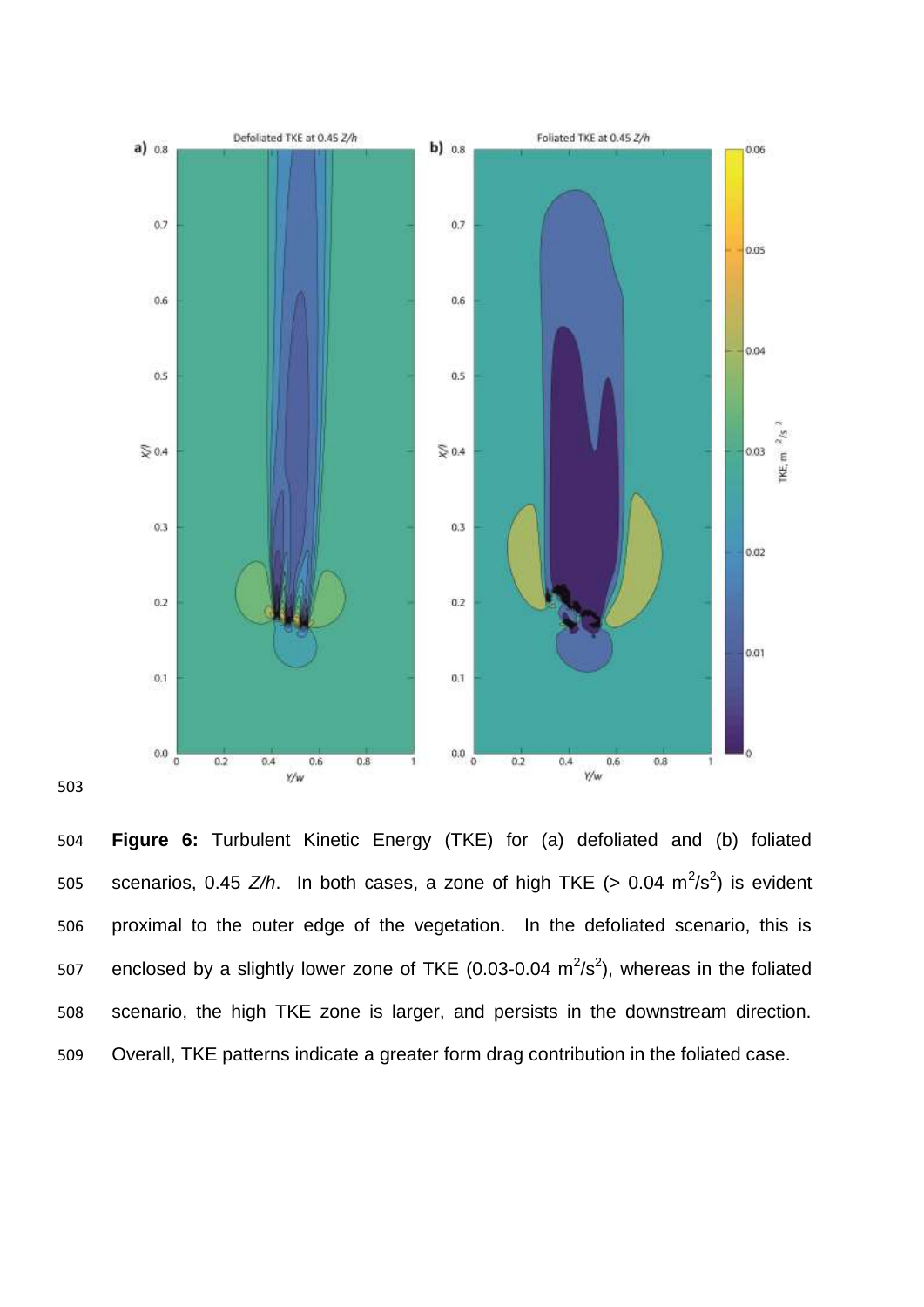

 **Figure 7:** Pressure fields at 0.45 *Z/h* for: (a) the defoliated state, where individual branches cause the formation of isolated zones of high pressure upstream, and low pressure downstream. (b) The foliated state exhibits different behaviour, with the formation of a more pronounced zone of high pressure upstream, and coalescence of the low pressure zone downstream; again indicative of bluff behaviour.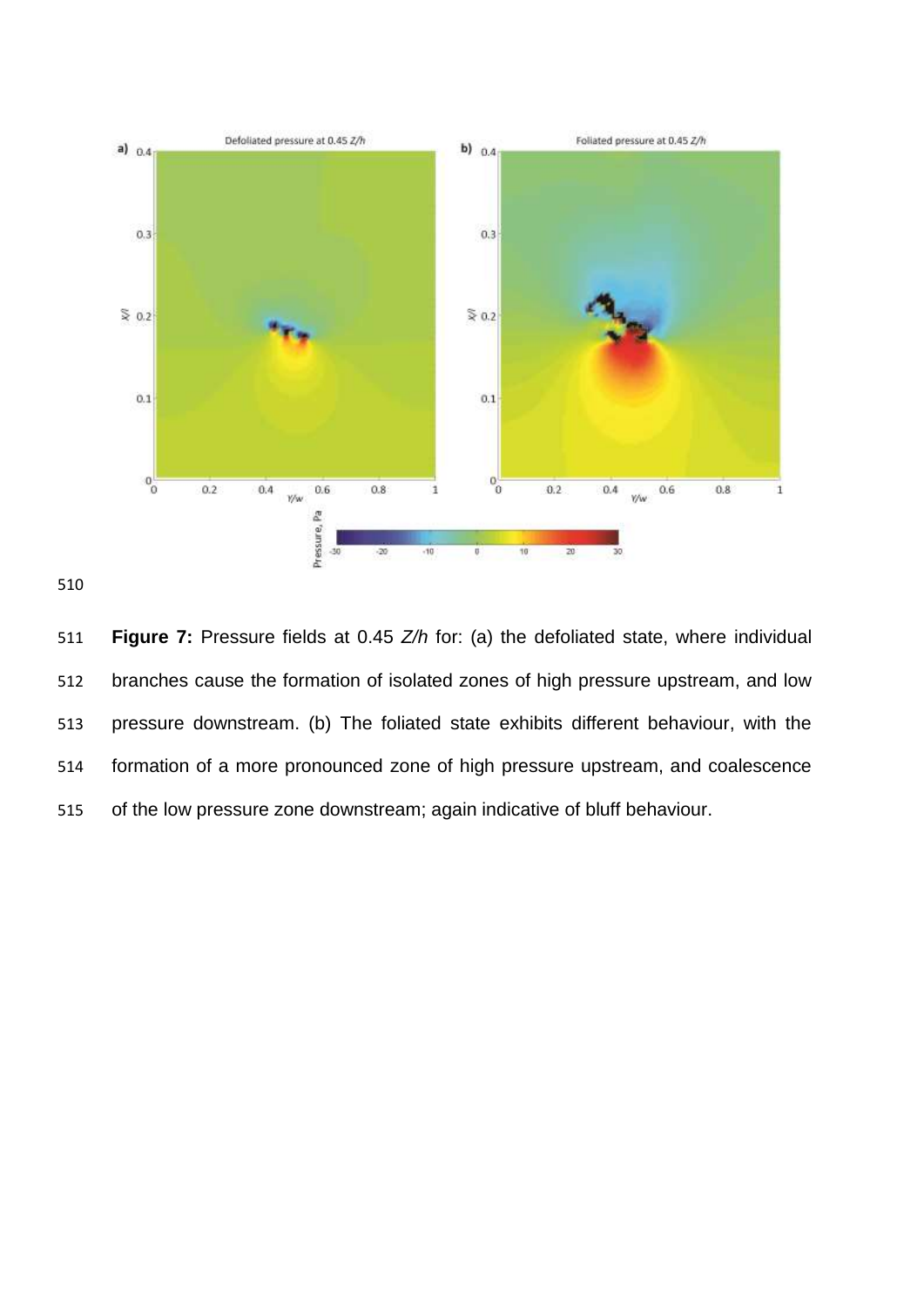## **References:**

 Abdelrhman MA. 2007. Modeling coupling between eelgrass Zostera marina and water flow. Marine Ecology Progress Series **338**: 81-96. DOI: 10.3354/meps338081

- <span id="page-29-1"></span>Aberle J, Järvelä J. 2013. Flow resistance of emergent rigid and flexible floodplain
- vegetation. Journal of Hydraulic Research **51**: 33-45. DOI:
- 10.1080/00221686.2012.754795

<span id="page-29-8"></span> Albayrak I, Nikora V, Miler O, O'Hare M. 2013. Flow–plant interactions at leaf, stem and shoot scales: drag, turbulence, and biomechanics. Aquatic Sciences **76**: 1-26. DOI: 10.1007/s00027-013-0335-2

- <span id="page-29-6"></span> Antonarakis AS, Richards KS, Brasington J, Muller E. 2010. Determining leaf area index and leafy tree roughness using terrestrial laser scanning. Water Resources
- Research **46**: W06510. DOI: 10.1029/2009WR008318

- <span id="page-29-4"></span> Béland M, Baldocchi DD, Widlowski J-L, Fournier RA, Verstraete MM. 2014. On seeing the wood from the leaves and the role of voxel size in determining leaf area distribution of forests with terrestrial LiDAR. Agricultural and Forest Meteorology **184**:
- 82-97. DOI: 10.1016/j.agrformet.2013.09.005

- <span id="page-29-5"></span>Béland M, Widlowski J-L, Fournier RA, Côté J-F, Verstraete MM. 2011. Estimating
- leaf area distribution in savanna trees from terrestrial LiDAR measurements.
- Agricultural and Forest Meteorology **151**: 1252-1266. DOI:
- 10.1016/j.agrformet.2011.05.004

- <span id="page-29-7"></span> Bölscher J, Ergenzinger P, Obenauf PJ. 2005. Hydraulic, sedimentological and eco-logical problems of multifunctional riparian forest management - RIPFOR the
- scientific report. In *Heft 65*. Berliner Geographische Abhandlungen: Berlin; 146.

<span id="page-29-0"></span> Carpenter SR, Lodge DM. 1986. Effects of submersed macrophytes on ecosystem processes. Aquatic Botany **26**: 341-370. DOI: 10.1016/0304-3770(86)90031-8

<span id="page-29-2"></span> Chambers PA, Kaiff J. 1985. Depth Distribution and Biomass of Submersed Aquatic Macrophyte Communities in Relation to Secchi Depth. Canadian Journal of Fisheries and Aquatic Sciences **42**: 701-709. DOI: 10.1139/f85-090

- <span id="page-29-3"></span>Cheng N-S. 2013. Calculation of Drag Coefficient for Arrays of Emergent Circular
- Cylinders with Pseudofluid Model. Journal of Hydraulic Engineering **139**: 602-611.
- DOI: 10.1061/(ASCE)HY.1943-7900.0000722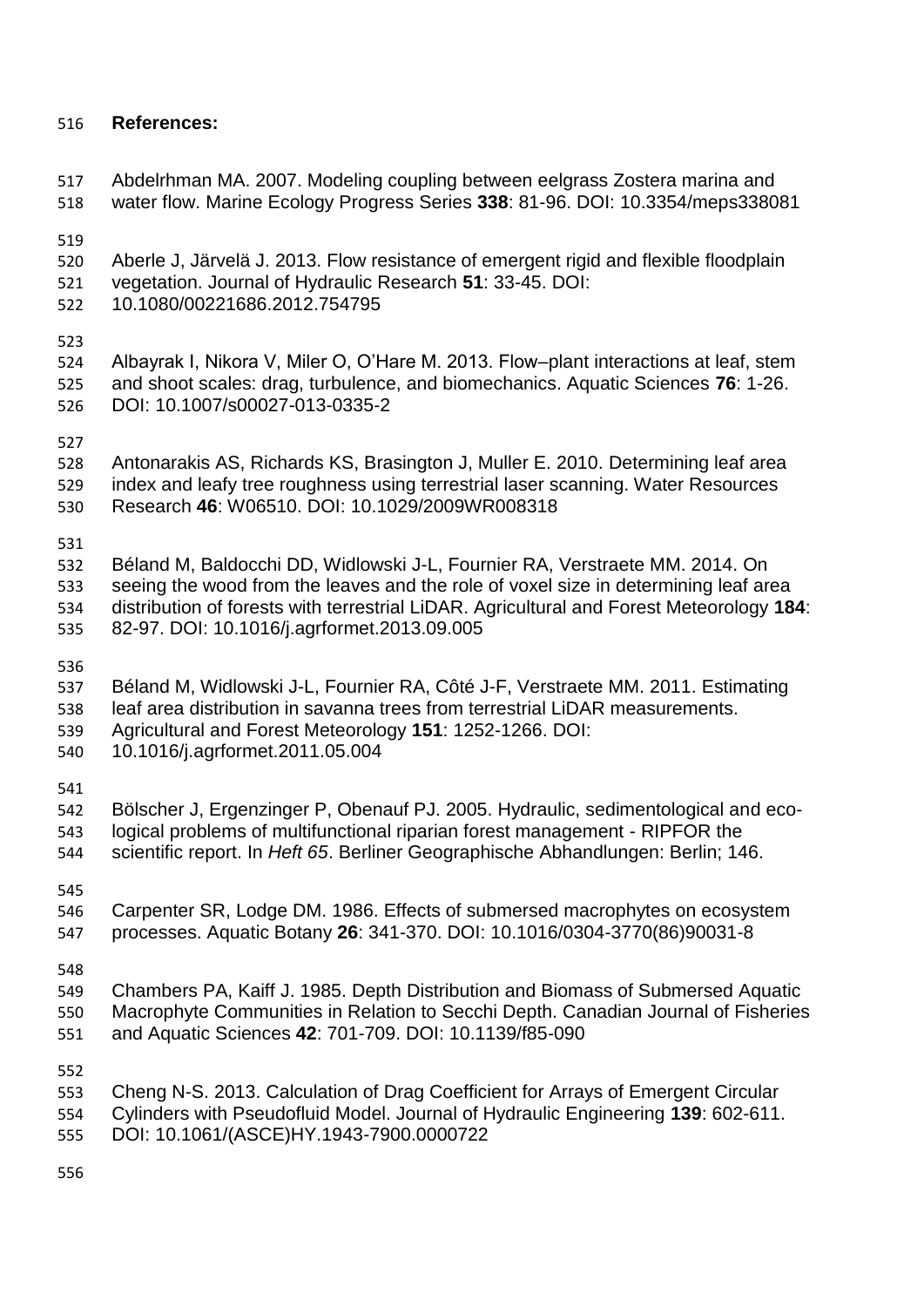<span id="page-30-9"></span><span id="page-30-8"></span><span id="page-30-7"></span><span id="page-30-6"></span><span id="page-30-5"></span><span id="page-30-4"></span><span id="page-30-3"></span><span id="page-30-2"></span><span id="page-30-1"></span><span id="page-30-0"></span> Daniels MD, Rhoads BL. 2003. Influence of a large woody debris obstruction on three-dimensional flow structure in a meander bend. Geomorphology **51**: 159-173. DOI: 10.1016/S0169-555X(02)00334-3 de Lima PHS, Janzen JG, Nepf HM. 2015. Flow patterns around two neighboring patches of emergent vegetation and possible implications for deposition and vegetation growth. Environmental Fluid Mechanics **15**: 881-898. DOI: 10.1007/s10652-015-9395-2 Defina A, Bixio AC. 2005. Mean flow and turbulence in vegetated open channel flow. Water Resources Research **41**: W07006. DOI: 10.1029/2004WR003475 Dijkstra JT, Uittenbogaard RE. 2010. Modeling the interaction between flow and highly flexible aquatic vegetation. Water Resources Research **46**: W12547. DOI: 10.1029/2010WR009246 Duarte CM. 1991. Seagrass depth limits. Aquatic Botany **40**: 363-377. DOI: 10.1016/0304-3770(91)90081-F Durrieu S, Allouis T, Fournier R, Véga C, Albrech L. 2008. Spatial quantification of vegetation density from terrestrial laser scanner data for characterization of 3D forest structure at plot level. In *SilviLaser 2008*: Edinburgh, UK; 325-334. Fischer-Antze T, Stoesser T, Bates P, Olsen NRB. 2001. 3D numerical modelling of open-channel flow with submerged vegetation. Journal of Hydraulic Research **39**: 303-310. DOI: 10.1080/00221680109499833 Folkard AM. 2005. Hydrodynamics of model Posidonia oceanica patches in shallow water. Limnology and oceanography **50**: 1592-1600. DOI: 10.4319/lo.2005.50.5.1592 Folkard AM. 2011a. Flow regimes in gaps within stands of flexible vegetation: laboratory flume simulations. Environmental Fluid Mechanics **11**: 289-306. DOI: 10.1007/s10652-010-9197-5 Folkard AM. 2011b. Vegetated flows in their environmental context: a review. Proceedings of the ICE-engineering and computational mechanics **164**: 3-24. DOI: 10.1680/eacm.8.00006 Freeman GE, Rahmeyer WH, Copeland RR. 2000. Determination of resistance due to shrubs and woody vegetation. ERDC/CHL TR-00-25. Coastal and Hydraulics Laboratory: Vicksburg, MS.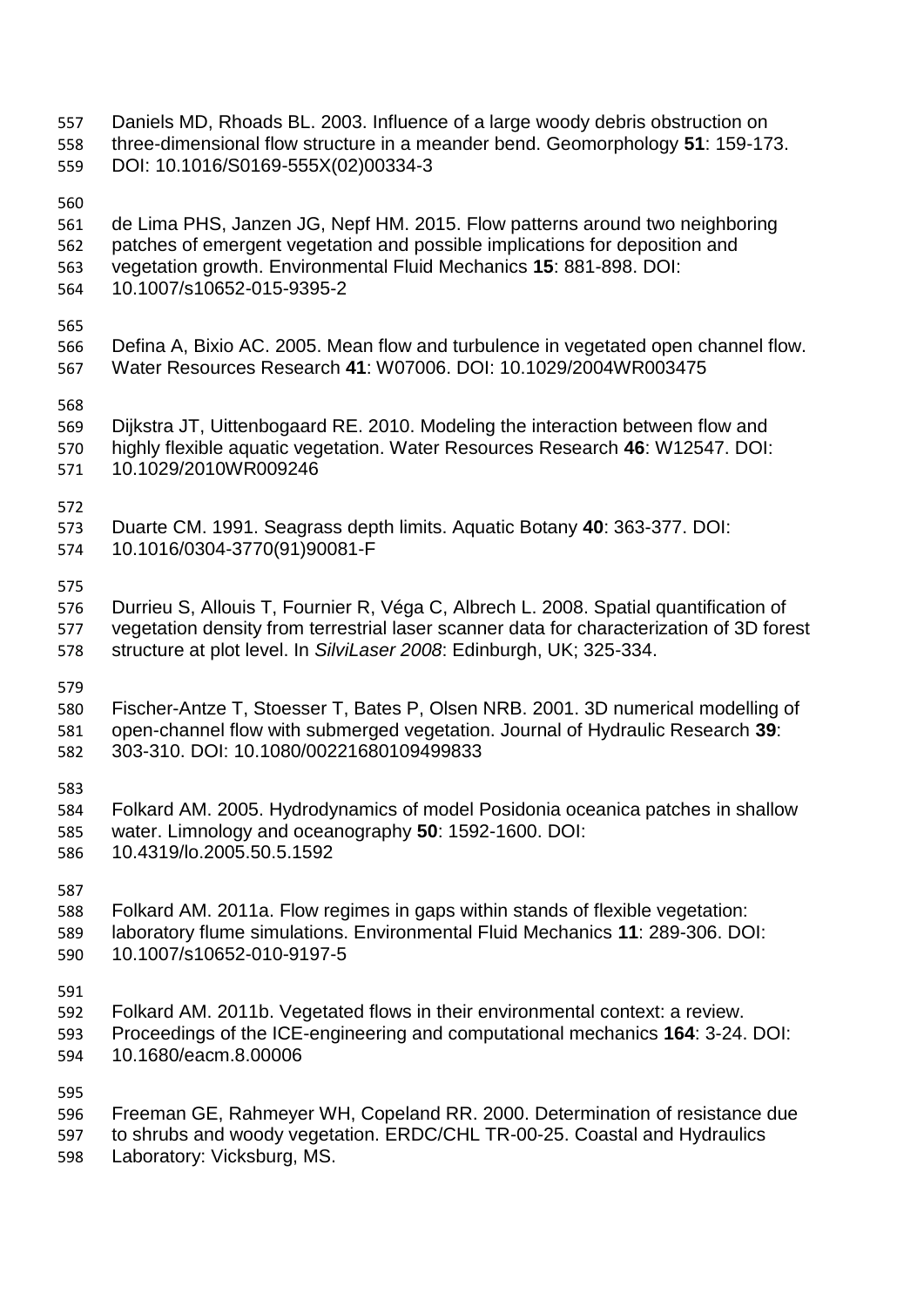<span id="page-31-10"></span><span id="page-31-9"></span><span id="page-31-8"></span><span id="page-31-7"></span><span id="page-31-6"></span><span id="page-31-5"></span><span id="page-31-4"></span><span id="page-31-3"></span><span id="page-31-2"></span><span id="page-31-1"></span><span id="page-31-0"></span>

| 599<br>600<br>601<br>602        | Frostick LE, McLelland SJ, Mercer TG. 2011. Ecological experiments. In Users<br>Guide to Physical Modelling and Experimentation, Frostick LE, McLelland SJ, Mercer<br>TG (eds). CRC Press; 127-170.                                                                                                         |
|---------------------------------|-------------------------------------------------------------------------------------------------------------------------------------------------------------------------------------------------------------------------------------------------------------------------------------------------------------|
| 603<br>604<br>605<br>606        | Ghisalberti M, Nepf HM. 2002. Mixing layers and coherent structures in vegetated<br>aquatic flows. Journal of Geophysical Research: Oceans 107: 3-1-3-11. DOI:<br>10.1029/2001jc000871                                                                                                                      |
| 607<br>608<br>609               | Ghisalberti M, Nepf HM. 2004. The limited growth of vegetated shear layers. Water<br>Resources Research 40: W07502. DOI: 10.1029/2003WR002776                                                                                                                                                               |
| 610<br>611<br>612               | Green JC. 2006. Effect of macrophyte spatial variability on channel resistance.<br>Advances in Water Resources 29: 426-438. DOI: 10.1016/j.advwatres.2005.05.010                                                                                                                                            |
| 613<br>614<br>615<br>616        | Hardy RJ, Lane SN, Ferguson RI, Parsons DR. 2007. Emergence of coherent flow<br>structures over a gravel surface: A numerical experiment. Water Resources<br>Research 43: W03422. DOI: 10.1029/2006wr004936                                                                                                 |
| 617<br>618<br>619<br>620<br>621 | Hardy RJ, Lane SN, Lawless MR, Best JL, Elliott L, Ingham DB. 2005. Development<br>and testing of a numerical code for treatment of complex river channel topography in<br>three-dimensional CFD models with structured grids. Journal of Hydraulic Research<br>43: 468-480. DOI: 10.1080/00221680509500145 |
| 622<br>623<br>624<br>625        | Hui E-q, Hu X-e, Jiang C-b, Ma F-k, Zhu Z-d. 2010. A study of drag coefficient<br>related with vegetation based on the flume experiment. Journal of Hydrodynamics,<br>Ser. B 22: 329-337. DOI: 10.1016/S1001-6058(09)60062-7                                                                                |
| 626<br>627<br>628<br>629        | Ikeda S, Yamada T, Toda Y. 2001. Numerical study on turbulent flow and honami in<br>and above flexible plant canopy. International Journal of Heat and Fluid Flow 22:<br>252-258. DOI: 10.1016/S0142-727X(01)00087-X                                                                                        |
| 630<br>631<br>632<br>633        | Jalonen J, Järvelä J. 2014. Estimation of drag forces caused by natural woody<br>vegetation of different scales. Journal of Hydrodynamics, Ser. B 26: 608-623. DOI:<br>10.1016/S1001-6058(14)60068-8                                                                                                        |
| 634<br>635<br>636<br>637        | Jalonen J, Järvelä J, Virtanen J-P, Vaaja M, Kurkela M, Hyyppä H. 2015.<br>Determining Characteristic Vegetation Areas by Terrestrial Laser Scanning for<br>Floodplain Flow Modeling. Water 7: 420-437. DOI: 10.3390/w7020420                                                                               |
| 638<br>639<br>640<br>641        | Järvelä J. 2002. Flow resistance of flexible and stiff vegetation: a flume study with<br>natural plants. Journal of Hydrology 269: 44-54. DOI: 10.1016/S0022-<br>1694(02)00193-2                                                                                                                            |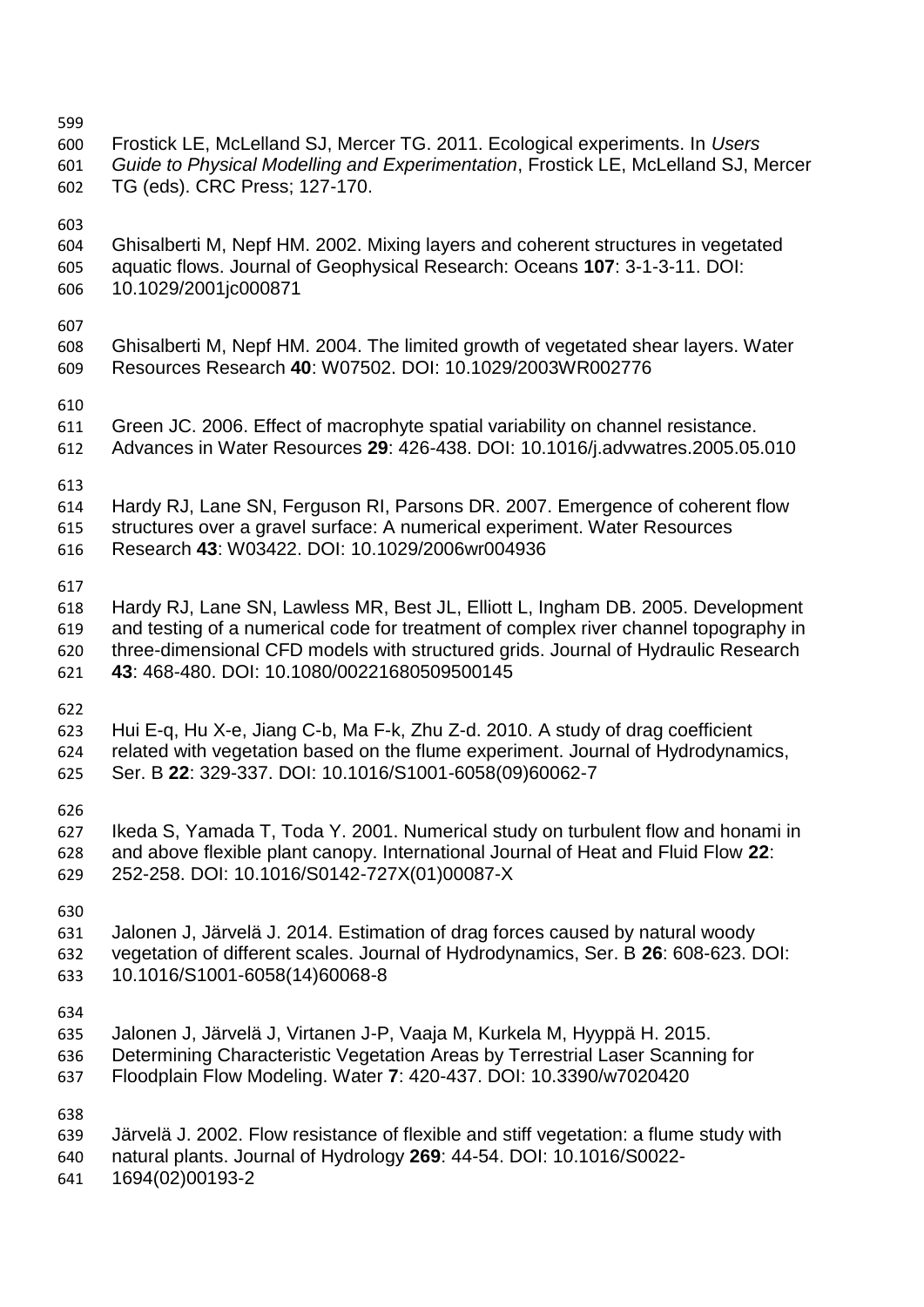<span id="page-32-10"></span><span id="page-32-9"></span><span id="page-32-8"></span><span id="page-32-7"></span><span id="page-32-6"></span><span id="page-32-5"></span><span id="page-32-4"></span><span id="page-32-3"></span><span id="page-32-2"></span><span id="page-32-1"></span><span id="page-32-0"></span>

| 642<br>643<br>644<br>645 | Järvelä J, Aberle J, Dittrich A, Rauch H, Schnauder I. 2006. Flow-vegetation-<br>sediment interaction: Research challenges. In River Flow 2006. Taylor & Francis:<br>Lisbon, Portugal; 2017-2026.                                          |
|--------------------------|--------------------------------------------------------------------------------------------------------------------------------------------------------------------------------------------------------------------------------------------|
| 646<br>647<br>648<br>649 | Kadlec R. 1990. Overland Flow in Wetlands: Vegetation Resistance. Journal of<br>Hydraulic Engineering 116: 691-706. DOI: 10.1061/(ASCE)0733-<br>9429(1990)116:5(691)                                                                       |
| 650<br>651<br>652        | Kaimal JC, Finnigan JJ. 1994. Atmospheric boundary layer flows: their structure and<br>measurement. Oxford University Press: New York                                                                                                      |
| 653<br>654<br>655        | Kouwen N, Unny TE. 1973. Flexible Roughness in Open Channels. Journal of the<br>Hydraulics Division 99: 713-728                                                                                                                            |
| 656<br>657<br>658<br>659 | Lane SN, Hardy RJ, Elliott L, Ingham DB. 2002. High-resolution numerical modelling<br>of three-dimensional flows over complex river bed topography. Hydrological<br>Processes 16: 2261-2272. DOI: 10.1002/hyp.5034                         |
| 660<br>661<br>662<br>663 | Lane SN, Hardy RJ, Elliott L, Ingham DB. 2004. Numerical modeling of flow<br>processes over gravelly surfaces using structured grids and a numerical porosity<br>treatment. Water Resources Research 40: W01302. DOI: 10.1029/2002wr001934 |
| 664<br>665<br>666        | Leonard LA, Luther ME. 1995. Flow hydrodynamics in tidal marsh canopies.<br>Limnology and oceanography 40: 1474-1484. DOI: 10.4319/lo.1995.40.8.1474                                                                                       |
| 667<br>668<br>669<br>670 | Lightbody AF, Nepf HM. 2006. Prediction of velocity profiles and longitudinal<br>dispersion in salt marsh vegetation. Limnology and oceanography 51: 218-228. DOI:<br>10.4319/lo.2006.51.1.0218                                            |
| 671<br>672<br>673<br>674 | Liu D, Diplas P, Fairbanks JD, Hodges CC. 2008. An experimental study of flow<br>through rigid vegetation. Journal of Geophysical Research: Earth Surface 113:<br>F04015. DOI: 10.1029/2008JF001042                                        |
| 675<br>676<br>677<br>678 | López F, García M. 2001. Mean Flow and Turbulence Structure of Open-Channel<br>Flow through Non-Emergent Vegetation. Journal of Hydraulic Engineering 127: 392-<br>402. DOI: 10.1061/(ASCE)0733-9429(2001)127:5(392)                       |
| 679<br>680<br>681<br>682 | Manners R, Schmidt J, Wheaton JM. 2013. Multiscalar model for the determination<br>of spatially explicit riparian vegetation roughness. Journal of Geophysical Research:<br>Earth Surface 118: 65-83. DOI: 10.1029/2011JF002188            |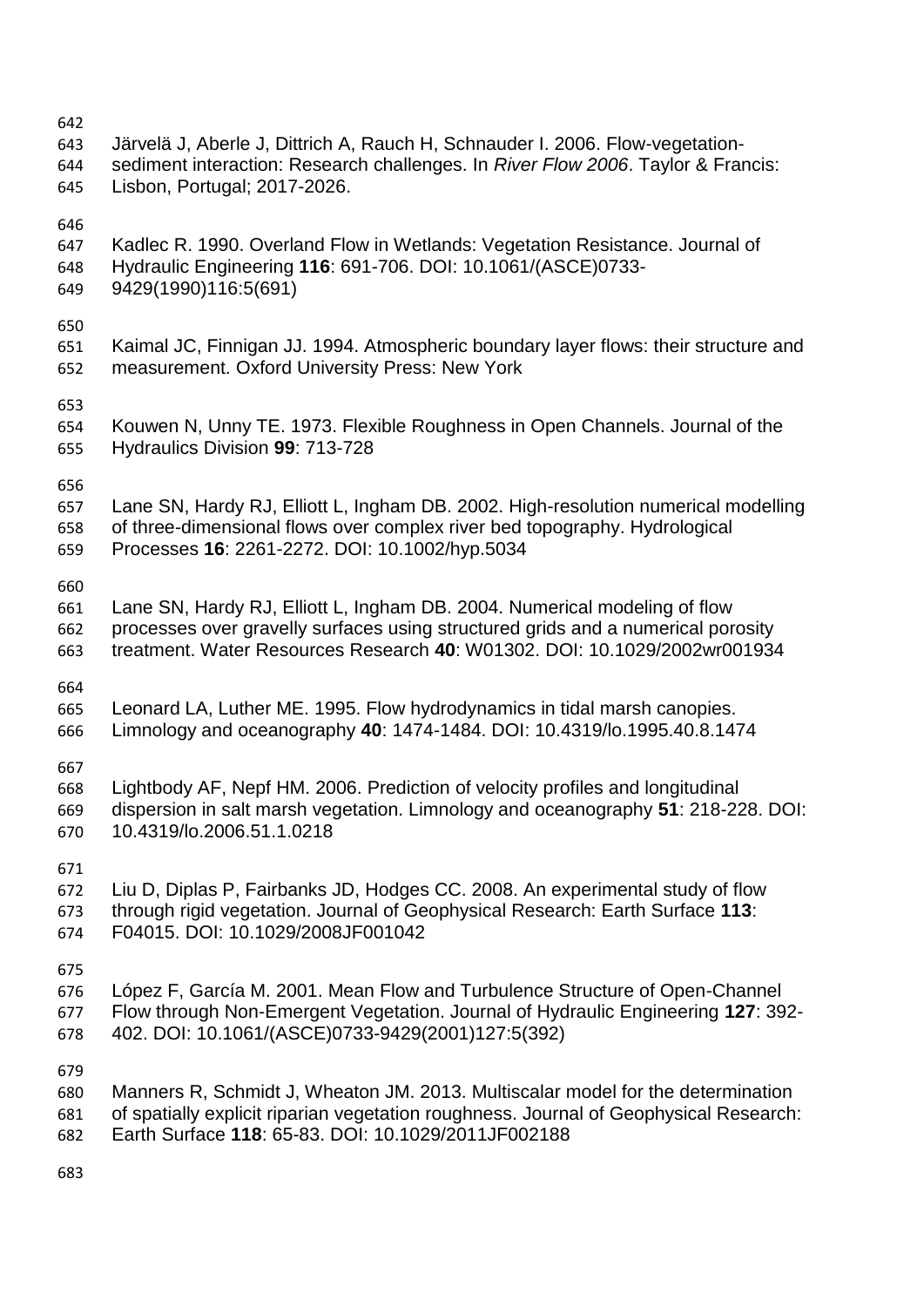- <span id="page-33-6"></span> Marjoribanks TI. 2013. High resolution modelling of flexible submerged vegetation in rivers. Durham University; 363.
- 
- <span id="page-33-8"></span> Marjoribanks TI, Hardy RJ, Lane SN. 2014a. The hydraulic description of vegetated river channels: the weaknesses of existing formulations and emerging alternatives. Wiley Interdisciplinary Reviews: Water **1**: 549-560. DOI: 10.1002/wat2.1044
- 
- <span id="page-33-7"></span> Marjoribanks TI, Hardy RJ, Lane SN, Parsons DR. 2014b. Dynamic drag modeling of submerged aquatic vegetation canopy flows. In *River Flow 2014: proceedings of the International Conference on Fluvial Hydraulics*, Schleiss AJ, De Cesare G, Franca
- MJ, Pfister M (eds). CRC Press, Taylor & Francis Group: London; 517-524.
- 
- <span id="page-33-4"></span> Marjoribanks TI, Hardy RJ, Lane SN, Parsons DR. 2014c. High-resolution numerical modelling of flow—vegetation interactions. Journal of Hydraulic Research **52**: 775- 793. DOI: 10.1080/00221686.2014.948502

<span id="page-33-10"></span> Meire DWSA, Kondziolka JM, Nepf HM. 2014. Interaction between neighboring vegetation patches: Impact on flow and deposition. Water Resources Research: 3809–3825. DOI: 10.1002/2013wr015070

<span id="page-33-5"></span> Moorthy I, Miller JR, Hu B, Chen J, Li Q. 2008. Retrieving crown leaf area index from an individual tree using ground-based lidar data. Canadian Journal of Remote Sensing **34**: 320-332. DOI: 10.5589/m08-027

<span id="page-33-3"></span> Nepf HM. 1999. Drag, turbulence, and diffusion in flow through emergent vegetation. Water Resources Research **35**: 479-489. DOI: 10.1029/1998wr900069

<span id="page-33-0"></span> Nepf HM. 2012a. Flow and Transport in Regions with Aquatic Vegetation. Annual Review of Fluid Mechanics **44**: 123-142. DOI: 10.1146/annurev-fluid-120710-101048

<span id="page-33-1"></span> Nepf HM. 2012b. Hydrodynamics of vegetated channels. Journal of Hydraulic Research **50**: 262-279. DOI: 10.1080/00221686.2012.696559

- <span id="page-33-2"></span>Nepf HM, Vivoni ER. 2000. Flow structure in depth-limited, vegetated flow. Journal of
- Geophysical Research: Oceans **105**: 28547-28557. DOI: 10.1029/2000JC900145

- <span id="page-33-9"></span>Nikora V. 2010. Hydrodynamics of aquatic ecosystems: An interface between
- ecology, biomechanics and environmental fluid mechanics. River Research and
- Applications **26**: 367-384. DOI: 10.1002/rra.1291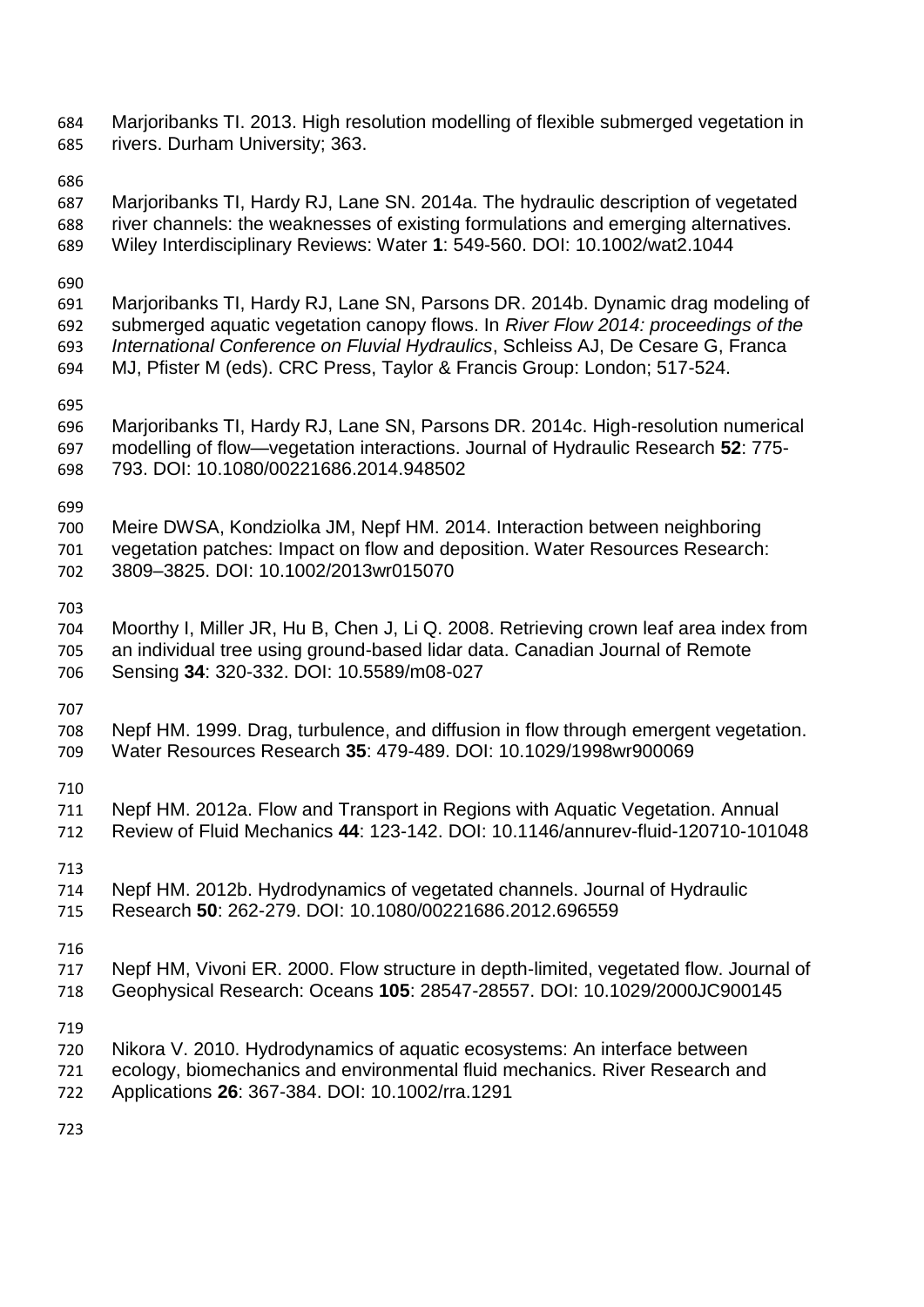- <span id="page-34-10"></span><span id="page-34-8"></span><span id="page-34-7"></span><span id="page-34-6"></span><span id="page-34-5"></span><span id="page-34-4"></span><span id="page-34-0"></span> O'Hare MT, Mountford JO, Maroto J, Gunn IDM. 2015. Plant Traits Relevant To Fluvial Geomorphology and Hydrological Interactions. River Research and Applications. DOI: 10.1002/rra.2940 Panton RL. 1984. Incompressible Flow. John Wiley & Sons: New York Paul M, Thomas RE, Dijkstra JT, Penning WE, Vousdoukas MI. 2014. Plants, hydraulics and sediment dynamics. In *Users Guide to Ecohydraulic Modelling and Experimentation*. CRC Press; 91-116. Pirotti F, Guarnieri A, Vettore A. 2013. Ground filtering and vegetation mapping using multi-return terrestrial laser scanning. ISPRS Journal of Photogrammetry and Remote Sensing **76**: 56-63. DOI: 10.1016/j.isprsjprs.2012.08.003 Polunin O, Everard B. 1969. Flowers of Europe: A Field Guide. Oxford University Press: Oxford Raupach M, Shaw R. 1982. Averaging procedures for flow within vegetation canopies. Boundary-Layer Meteorology **22**: 79-90. DOI: 10.1007/BF00128057 Riegl. 2015. Riegl Laser Measurement Systems; Riegl VZ-1000 datasheet. Riegl: [www.riegl.com/.](http://www.riegl.com/) Rusu RB, Marton ZC, Blodow N, Dolha M, Beetz M. 2008. Towards 3D Point cloud based object maps for household environments. Robotics and Autonomous Systems **56**: 927-941. DOI: 10.1016/j.robot.2008.08.005 Sand-Jensen K. 2003. Drag and reconfiguration of freshwater macrophytes. Freshwater Biology **48**: 271-283. DOI: 10.1046/j.1365-2427.2003.00998.x Sand-Jensen K, Madsen T. 1992. Patch dynamics of the stream macrophyte, Callitriche cophocarpa. Freshwater Biology **27**: 277-282. DOI: 10.1111/j.1365- 2427.1992.tb00539.x Schoelynck J, Meire D, Bal K, Buis K, Troch P, Bouma T, Meire P, Temmerman S. 2013. Submerged macrophytes avoiding a negative feedback in reaction to hydrodynamic stress. Limnologica - Ecology and Management of Inland Waters **43**: 371-380. DOI: 10.1016/j.limno.2013.05.003 Schoneboom T, Aberle J, Dittrich A. 2010. Hydraulic resistance of vegetated flows: Contribution of bed shear stress and vegetative drag to total hydraulic resistance. In
- <span id="page-34-11"></span><span id="page-34-9"></span><span id="page-34-3"></span><span id="page-34-2"></span><span id="page-34-1"></span>*River Flow*: Braunschweig, Germany; 269-276.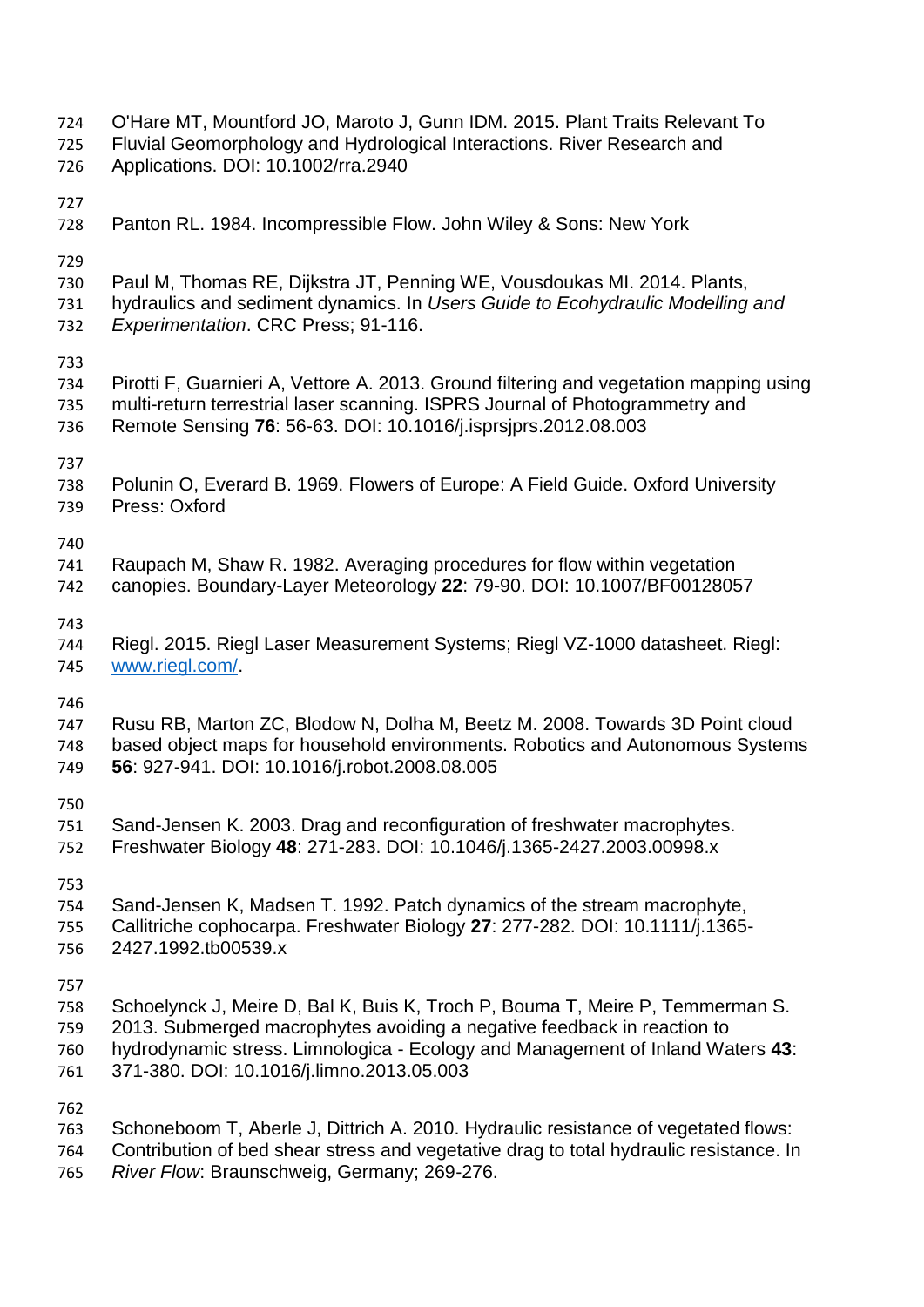<span id="page-35-7"></span><span id="page-35-6"></span><span id="page-35-5"></span><span id="page-35-4"></span><span id="page-35-3"></span><span id="page-35-2"></span><span id="page-35-1"></span><span id="page-35-0"></span>

| 766<br>767<br>768               | Simpson RL. 2001. Junction Flows. Annual Review of Fluid Mechanics 33: 415-443.<br>DOI: doi:10.1146/annurev.fluid.33.1.415                                                                                                                                                                                |
|---------------------------------|-----------------------------------------------------------------------------------------------------------------------------------------------------------------------------------------------------------------------------------------------------------------------------------------------------------|
| 769<br>770<br>771<br>772        | Siniscalchi F, Nikora VI. 2012. Flow-plant interactions in open-channel flows: A<br>comparative analysis of five freshwater plant species. Water Resources Research<br>48: W05503. DOI: 10.1029/2011WR011557                                                                                              |
| 773<br>774<br>775               | Stace CA. 2010. New flora of the British Isles. Cambridge University Press:<br>Cambridge, UK                                                                                                                                                                                                              |
| 776<br>777<br>778<br>779        | Stoesser T, Kim S, Diplas P. 2010. Turbulent Flow through Idealized Emergent<br>Vegetation. Journal of Hydraulic Engineering 136: 1003-1017. DOI:<br>10.1061/(ASCE)HY.1943-7900.0000153                                                                                                                   |
| 780<br>781<br>782<br>783        | Stoesser T, Salvador G, Rodi W, Diplas P. 2009. Large Eddy Simulation of Turbulent<br>Flow Through Submerged Vegetation. Transport in Porous Media 78: 347-365. DOI:<br>10.1007/s11242-009-9371-8                                                                                                         |
| 784<br>785<br>786<br>787<br>788 | Straatsma MW, Warmink JJ, Middelkoop H. 2008. Two novel methods for field<br>measurements of hydrodynamic density of floodplain vegetation using terrestrial<br>laser scanning and digital parallel photography. International Journal of Remote<br>Sensing 29: 1595-1617. DOI: 10.1080/01431160701736455 |
| 789<br>790<br>791<br>792        | Sukhodolov A, Sukhodolova T. 2010. Case Study: Effect of Submerged Aquatic<br>Plants on Turbulence Structure in a Lowland River. Journal of Hydraulic Engineering<br>136: 434-446. DOI: 10.1061/(ASCE)HY.1943-7900.0000195                                                                                |
| 793<br>794<br>795<br>796        | Sukhodolov A, Sukhodolova T. 2014. Shallow wake behind exposed wood-induced<br>bar in a gravel-bed river. Environmental Fluid Mechanics 14: 1071-1083. DOI:<br>10.1007/s10652-013-9324-1                                                                                                                  |
| 797<br>798<br>799<br>800        | Tanino Y, Nepf H. 2008. Laboratory Investigation of Mean Drag in a Random Array<br>of Rigid, Emergent Cylinders. Journal of Hydraulic Engineering 134: 34-41. DOI:<br>10.1061/(ASCE)0733-9429(2008)134:1(34)                                                                                              |
| 801<br>802<br>803<br>804<br>805 | Tempest JA, Möller I, Spencer T. 2015. A review of plant-flow interactions on salt<br>marshes: the importance of vegetation structure and plant mechanical<br>characteristics. Wiley Interdisciplinary Reviews: Water 2: 669–681. DOI:<br>10.1002/wat2.1103                                               |